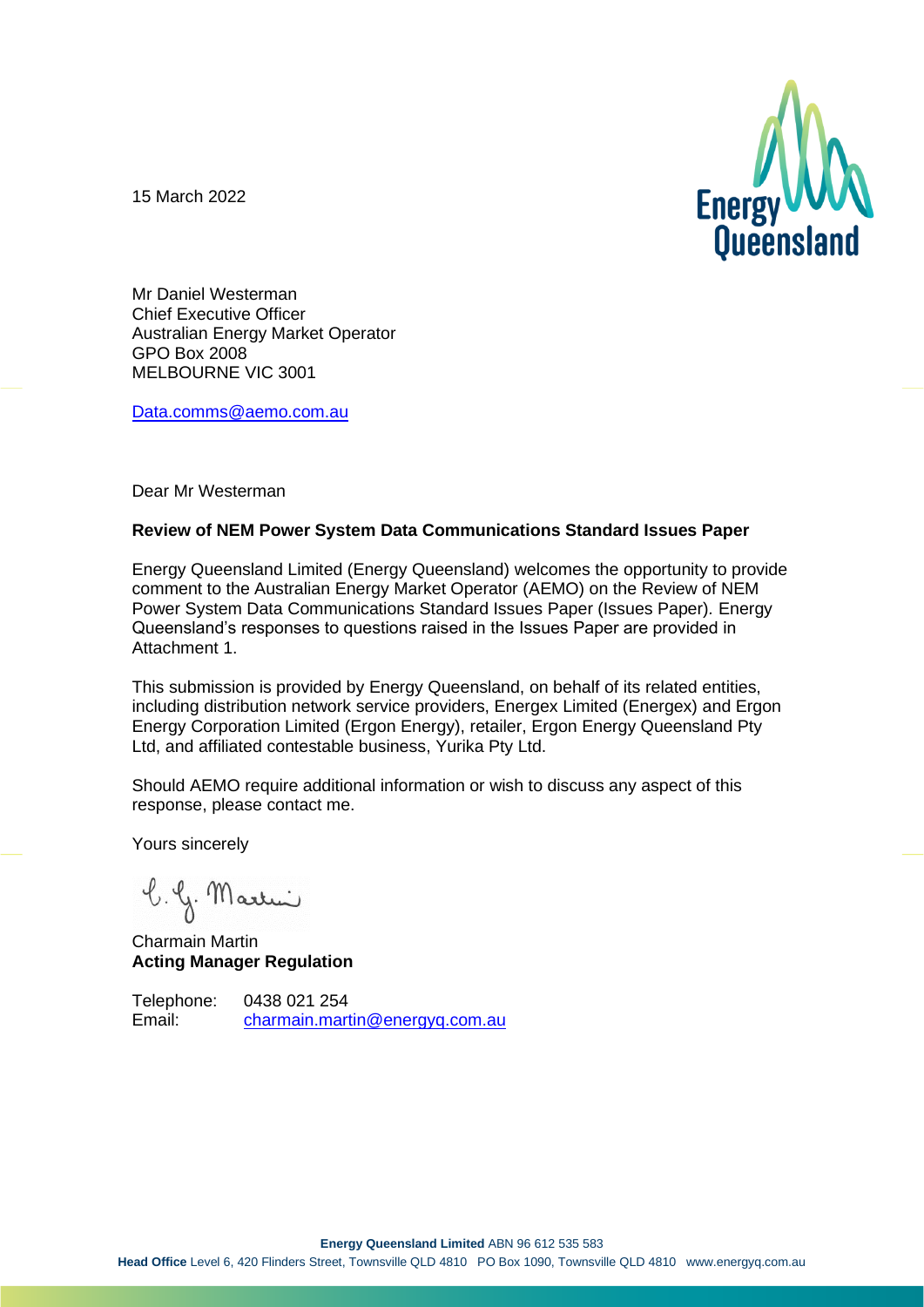## **AEMO Review of NEM Power System Data Communications Standard**

| <b>Section</b> | <b>Issue raised</b>                                                                                                                                                                                                                                                            | <b>Questions</b>                                                                                                                                                          | <b>Energy Queensland comments</b>                                                                                                                                                                                                                                                                                                                                                                                                                  |
|----------------|--------------------------------------------------------------------------------------------------------------------------------------------------------------------------------------------------------------------------------------------------------------------------------|---------------------------------------------------------------------------------------------------------------------------------------------------------------------------|----------------------------------------------------------------------------------------------------------------------------------------------------------------------------------------------------------------------------------------------------------------------------------------------------------------------------------------------------------------------------------------------------------------------------------------------------|
| 3.1.1          | Data to be provided -<br>Standard needs to be<br>more definitive on the<br>range of<br>measurements that<br>need to be provided<br>as there is significant<br>uncertainty as to what<br>will actually be<br>required for new<br>connections.                                   | Does the Standard<br>need to be more<br>specific on the range<br>of data covered by the<br>Standard? If so why<br>and what level of<br>detail is considered<br>necessary? | Energy Queensland agrees that<br>the Standard needs to provide a<br>definitive points list, rather than<br>just "Operational Data required by<br>AEMO" to provide greater<br>certainty for participants. It may<br>be appropriate to include a points<br>list as an Appendix or in a<br>separate document. (It is noted<br>that this may already be covered<br>under the ABC and AGC Interface<br><b>Requirements Technical</b><br>Specification.) |
| 3.1.1          | Definition of power<br>system data - with the<br>growth of embedded<br>generation and the<br>need for AEMO to<br>monitor power flows in<br>distribution systems<br>which impact on the<br>security of the<br>transmission network,<br>this definition needs to<br>be expanded. | Does the definition of<br>power system data<br>need to be extended?<br>If so why and what<br>would be a more<br>appropriate definition?                                   | <b>Energy Queensland questions</b><br>whether there is a need for<br>separate definitions for 'Power<br>System Data', 'Dispatch Data',<br>'Other Data' and 'Operational<br>Data' or whether they could all be<br>grouped under one extended<br>definition. Alternatively, it may be<br>appropriate to consider using<br>terms like 'DER Data',<br>'Transmission Data' and<br>'Distribution Data'.                                                  |
| 3.1.1          | <b>Definition of Control</b><br>Commands - this<br>definition is<br>inadequate as it does<br>not cover the full<br>range of control<br>commands sent out<br>from AEMO NEM<br><b>Control Centres.</b>                                                                           | Does the definition of<br>control commands<br>need to be extended?<br>If so why and what<br>would be a more<br>appropriate definition?                                    | As the term 'control commands'<br>and what it encompasses is well<br>understood within the industry,<br><b>Energy Queensland does not</b><br>consider that the definition<br>requires amendment.                                                                                                                                                                                                                                                   |
| 3.1.1          | Definition of RCE and<br>$RME - this definition$<br>in no longer adequate<br>in context of new<br>technology for data<br>acquisition.                                                                                                                                          | Do the definitions of<br><b>RCE and RME need</b><br>to be extended? If so<br>why and what would<br>be a more appropriate<br>definition?                                   | <b>Energy Queensland does not</b><br>treat RCE and RME as separate<br>devices but rather as two<br>functions of the one device.<br>Therefore we do not consider<br>there is a requirement for                                                                                                                                                                                                                                                      |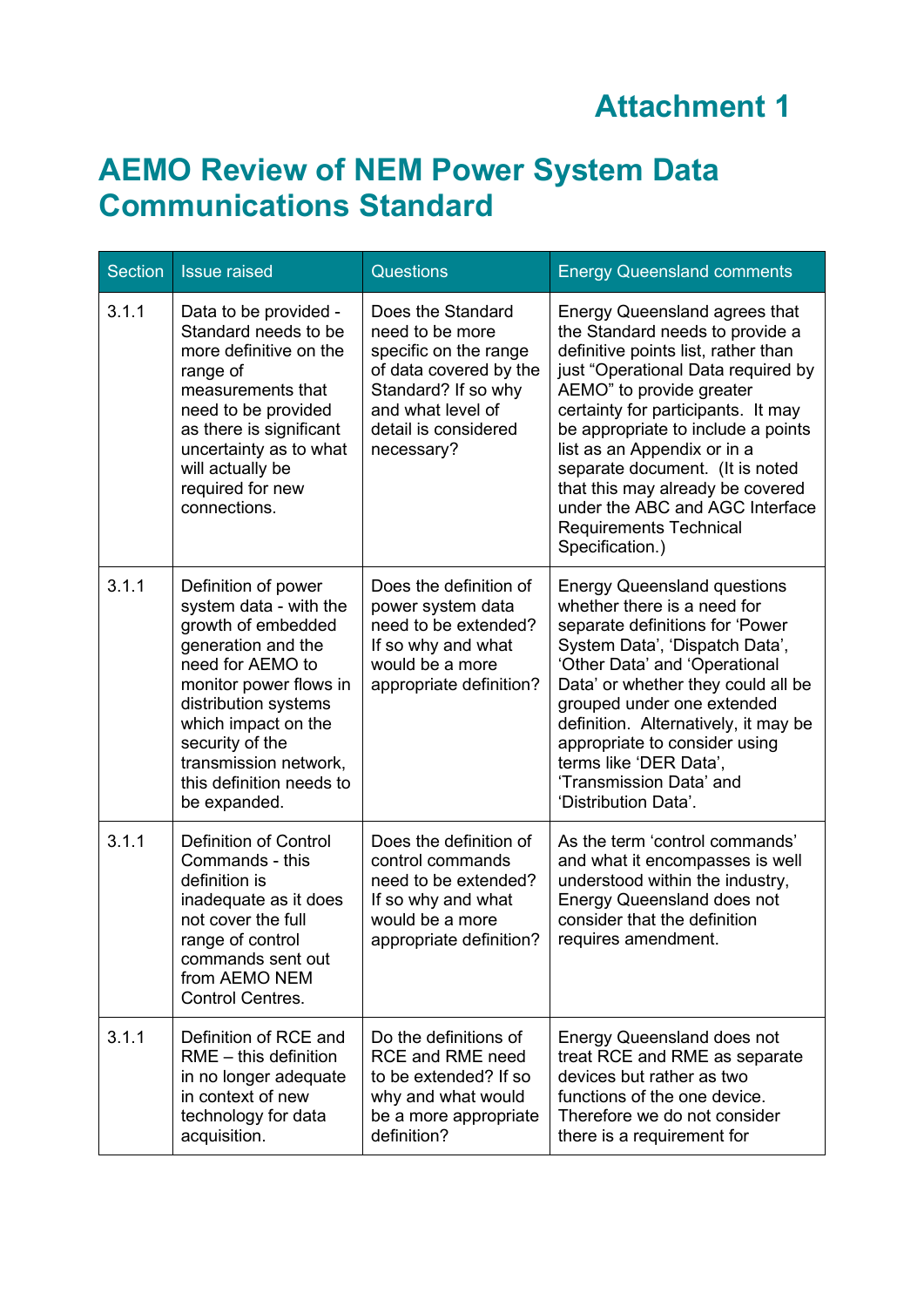| <b>Section</b> | <b>Issue raised</b>                                                                                                                                                                                            | Questions                                                                                                                                                                                                                                                                        | <b>Energy Queensland comments</b>                                                                                                                                                                                                                                                                                                         |
|----------------|----------------------------------------------------------------------------------------------------------------------------------------------------------------------------------------------------------------|----------------------------------------------------------------------------------------------------------------------------------------------------------------------------------------------------------------------------------------------------------------------------------|-------------------------------------------------------------------------------------------------------------------------------------------------------------------------------------------------------------------------------------------------------------------------------------------------------------------------------------------|
|                |                                                                                                                                                                                                                |                                                                                                                                                                                                                                                                                  | separate definitions. Energy<br>Queensland refers to the device<br>that performs the RCE and RME<br>functions as a Remote Terminal<br>Unit (RTU) and therefore<br>considers 'RTU' should be<br>considered as a replacement<br>term.                                                                                                       |
| 3.1.1          | Participants in the<br>data communications<br>$process - the$<br><b>Standard in Section</b><br>1.1 does not include<br>the full range of<br>participants involved in<br>the data<br>communications<br>process. | Other than the<br>changes required to<br>accommodate<br>additional participant<br>categories identified in<br>clause 4.11.1 of the<br>NER, does the<br>Standard need to<br>extend or specify<br>other participants or<br>sub-groups within a<br>category. If so, how<br>and why? | Rather than changing the<br>Standard to specify each<br>participant individually, Energy<br>Queensland considers inclusion<br>of a generic statement, such as<br>'The Standard applies to<br>Participants, including but not<br>limited to:', would be more<br>appropriate.                                                               |
| 3.1.1          | Definition of Analogue<br>Value                                                                                                                                                                                | New issue for<br>consideration.                                                                                                                                                                                                                                                  | <b>Energy Queensland considers</b><br>that use of the term 'Digital<br>representation' at first glance<br>implies a Digital or Status<br>indication, which is different to the<br>intent. We therefore suggest<br>replacing the word 'Digital' with<br>'Numeric'.                                                                         |
| 3.1.2          | The requirements set<br>under the Standard for<br>different classes of<br>data need to take into<br>account the use of the<br>data and its criticality.                                                        | Should requirements<br>under the Standard be<br>varied according to<br>how critical the data<br>is? If so, what criteria<br>should be used to<br>determine the<br>requirements<br>particular data needs<br>to meet?                                                              | In Energy Queensland's view, the<br>data requirements set under the<br>Standard should only be varied if<br>the actual requirement is different<br>and the actual requirement should<br>determine the criteria the data<br>must meet. In our view, there<br>may be potential to reduce the<br>classes of data to two or three<br>classes. |
| 3.1.2          | The standard is not<br>consistent with more<br>stringent requirements<br>in some areas (e.g.<br><b>Market Ancillary</b><br>Service Specification).                                                             | Are there examples<br>where AEMO has<br>specified<br>requirements beyond<br>those set in the<br>Standard, and how                                                                                                                                                                | Any specific requirements could<br>be itemised in the detailed points<br>list.                                                                                                                                                                                                                                                            |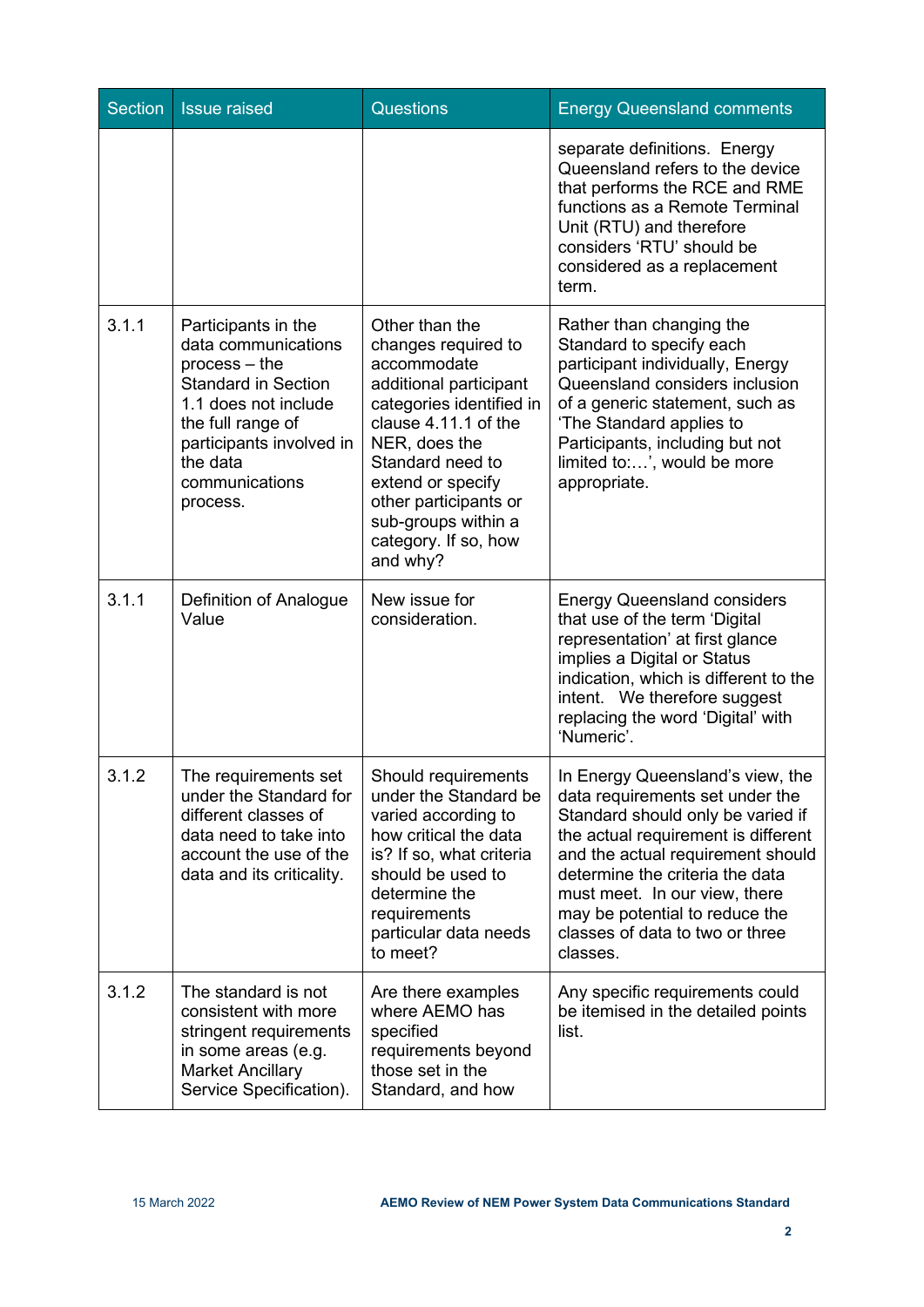| Section | <b>Issue raised</b>                                                                                                                                                                                                                                                                                     | <b>Questions</b>                                                                                                                                 | <b>Energy Queensland comments</b>                                                                                                                                                                                                                                                                                                                                                                                                                                                                                                                                                                  |
|---------|---------------------------------------------------------------------------------------------------------------------------------------------------------------------------------------------------------------------------------------------------------------------------------------------------------|--------------------------------------------------------------------------------------------------------------------------------------------------|----------------------------------------------------------------------------------------------------------------------------------------------------------------------------------------------------------------------------------------------------------------------------------------------------------------------------------------------------------------------------------------------------------------------------------------------------------------------------------------------------------------------------------------------------------------------------------------------------|
|         |                                                                                                                                                                                                                                                                                                         | can any potential<br>inconsistencies best<br>be reconciled?                                                                                      |                                                                                                                                                                                                                                                                                                                                                                                                                                                                                                                                                                                                    |
| 3.1.2   | The standard seems<br>to assume that all<br>participants in the data<br>communications<br>process operate data<br>centres.                                                                                                                                                                              | Are there examples<br>where the Standard<br>has not kept pace with<br>developments in data<br>communications<br>technology?                      | In our view, the diagram in<br>section 1.3 of the Standard<br>(General structure of DCFs) is<br>ambiguous and does not reflect<br>current state. For example, the<br>diagram implies that each<br>substation has a primary and<br>backup communications path,<br>which is not correct for most<br>DNSPs.                                                                                                                                                                                                                                                                                           |
| 3.1.2   | There is an<br>opportunity to design<br>vulnerability out and<br>design security in, as<br>opposed to putting in<br>place processes to<br>manage the<br>emergence of security<br>issues. It might be<br>possible for the<br>Standard to<br>encourage<br>enhancement of<br>resilience through<br>design. | Is there an opportunity<br>for the standard to<br>encourage<br>enhancement of<br>resilience through<br>design? If so, how<br>might this be done? | <b>Energy Queensland considers</b><br>there is an opportunity to<br>encourage enhancement of<br>resilience through design. This<br>could be achieved by<br>amendments to section 4 of the<br>Standard (Security). In our view,<br>the requirements specified in this<br>section are non-negotiable and<br>the language used should reflect<br>this (for example, by amending '<br>should use reasonable<br>endeavours to address' to 'must<br>address' in the second<br>paragraph). Consideration should<br>also be given to providing further<br>specification of cyber security<br>requirements. |
| 3.1.2   | The Standard to be<br>clear on the<br>consequences for a<br>participant failing to<br>meet the requirements<br>of the Standard.                                                                                                                                                                         | <b>Should the Standard</b><br>set out the<br>consequences for a<br>participant failing to<br>meet its<br>requirements?                           | Energy Queensland agrees that it<br>may be beneficial for the<br>Standard to clearly set out the<br>consequences for participants if<br>they fail to meet requirements.<br>There may also be value in<br>considering a compliance and<br>enforcement regime to ensure<br>participants comply with the<br>requirements of the Standard.                                                                                                                                                                                                                                                             |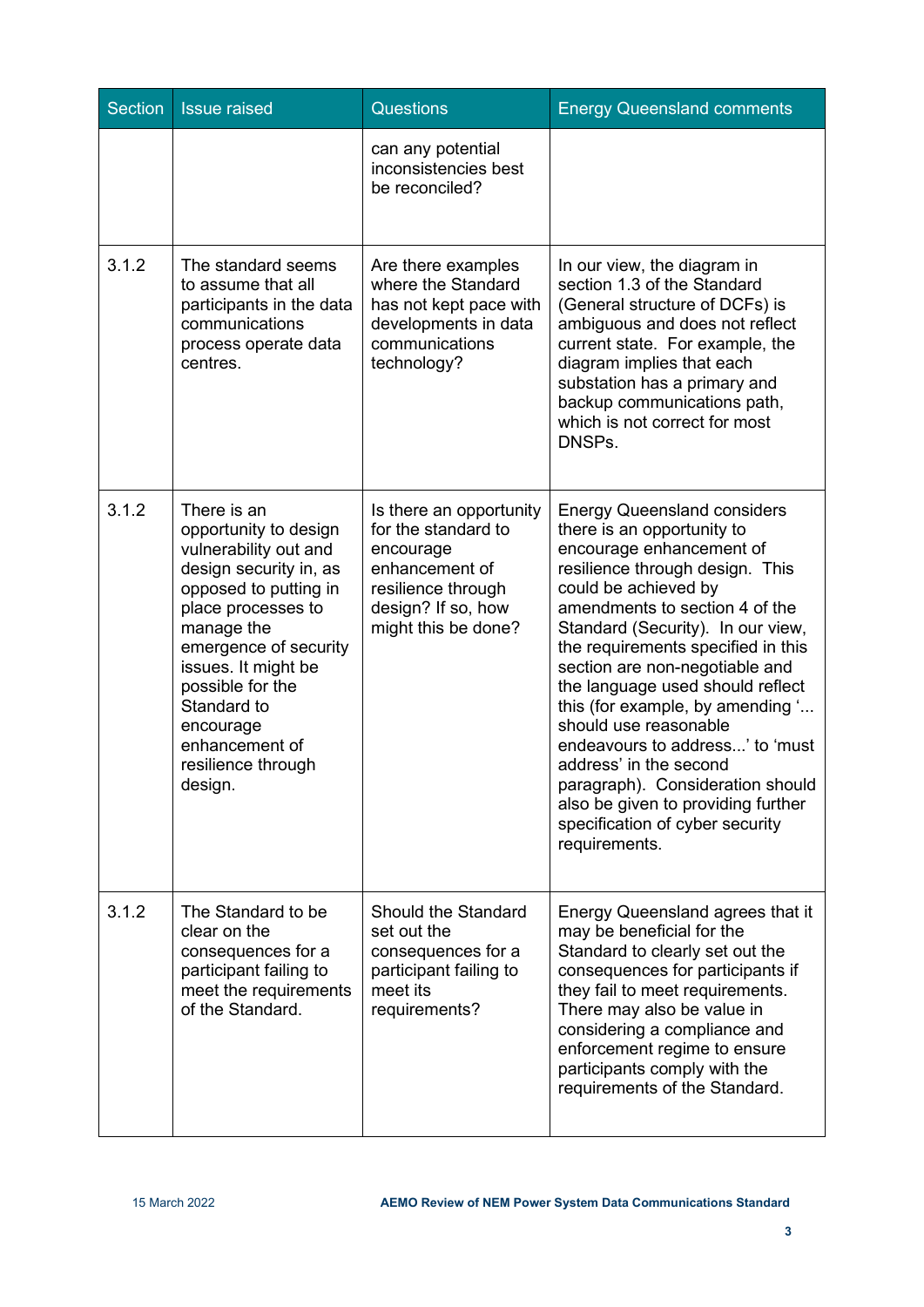| <b>Section</b>         | <b>Issue raised</b>                                                                                                                                                                                          | <b>Questions</b>                                                                                     | <b>Energy Queensland comments</b>                                                                                                                                                                                                                                                                                                                                        |
|------------------------|--------------------------------------------------------------------------------------------------------------------------------------------------------------------------------------------------------------|------------------------------------------------------------------------------------------------------|--------------------------------------------------------------------------------------------------------------------------------------------------------------------------------------------------------------------------------------------------------------------------------------------------------------------------------------------------------------------------|
| 3.1.3                  | The requirements<br>specified for DNSPs<br>may be unclear in a<br>number of areas.<br>Possible examples                                                                                                      | What changes to the<br>current Standard are<br>required to clarify the<br>requirements for<br>DNSPs? | <b>Energy Queensland provides the</b><br>following comments regarding<br>requirements for DNSPs that may<br>require clarification or<br>amendment:                                                                                                                                                                                                                       |
|                        | are:<br><b>Current standard</b><br>$\bullet$<br>does not reflect<br>topology that<br>applies for DNSP<br>(e.g. diagram in<br>Section 1.3 and<br>tables 4 and 5).                                             |                                                                                                      | As previously noted, the<br>$\bullet$<br>diagram in section 1.3<br>(General structure of DCFs) is<br>ambiguous and does not<br>reflect current state. For<br>example, it implies that each<br>substation has a primary and<br>backup communications path,<br>which is not correct for most                                                                               |
| $\bullet$<br>$\bullet$ | Standard needs to<br>state whether or<br>not DNSP can<br>have direct<br>connection with<br><b>AEMO</b> rather than<br>going through<br><b>TNSP</b><br>Standard needs to<br>account for<br>diversity in comms |                                                                                                      | DNSPs.<br>Section 3.2 (Redundant<br>$\bullet$<br>elements) and the diagram in<br>section 1.3 potentially<br>contradict each other as our<br>understanding is that<br>redundant communications<br>paths are not required if the<br>reliability requirements set out<br>in section 3.1 can be met.                                                                         |
|                        | between<br>TNSP/DNSP to<br>AEMO.<br>Standard should<br>$\bullet$<br>include situation<br>where there are<br>two intervening<br>facilities and<br>perhaps more.                                               |                                                                                                      | The timeframes set out in<br>$\bullet$<br>Table 4 (Total period of<br>Critical outages of RME and<br>RCE over a 12-month period)<br>may not always be achievable<br>for DNSPs, depending on the<br>situation. For example, if an<br>RME/RCE fails in a remote<br>location and parts are<br>required, it could take a week<br>or more to return the device to<br>service. |
|                        |                                                                                                                                                                                                              |                                                                                                      | Tables 4 and 5 (Total period<br>$\bullet$<br>of Critical outages of<br>Intervening Facility over a 12-<br>month period) do not take into<br>account where there are<br>multiple intervening facilities<br>(for example, a solar farm<br>passes data to the DNSP who<br>passes the data to the TNSP<br>who passes the data to<br>AEMO).                                   |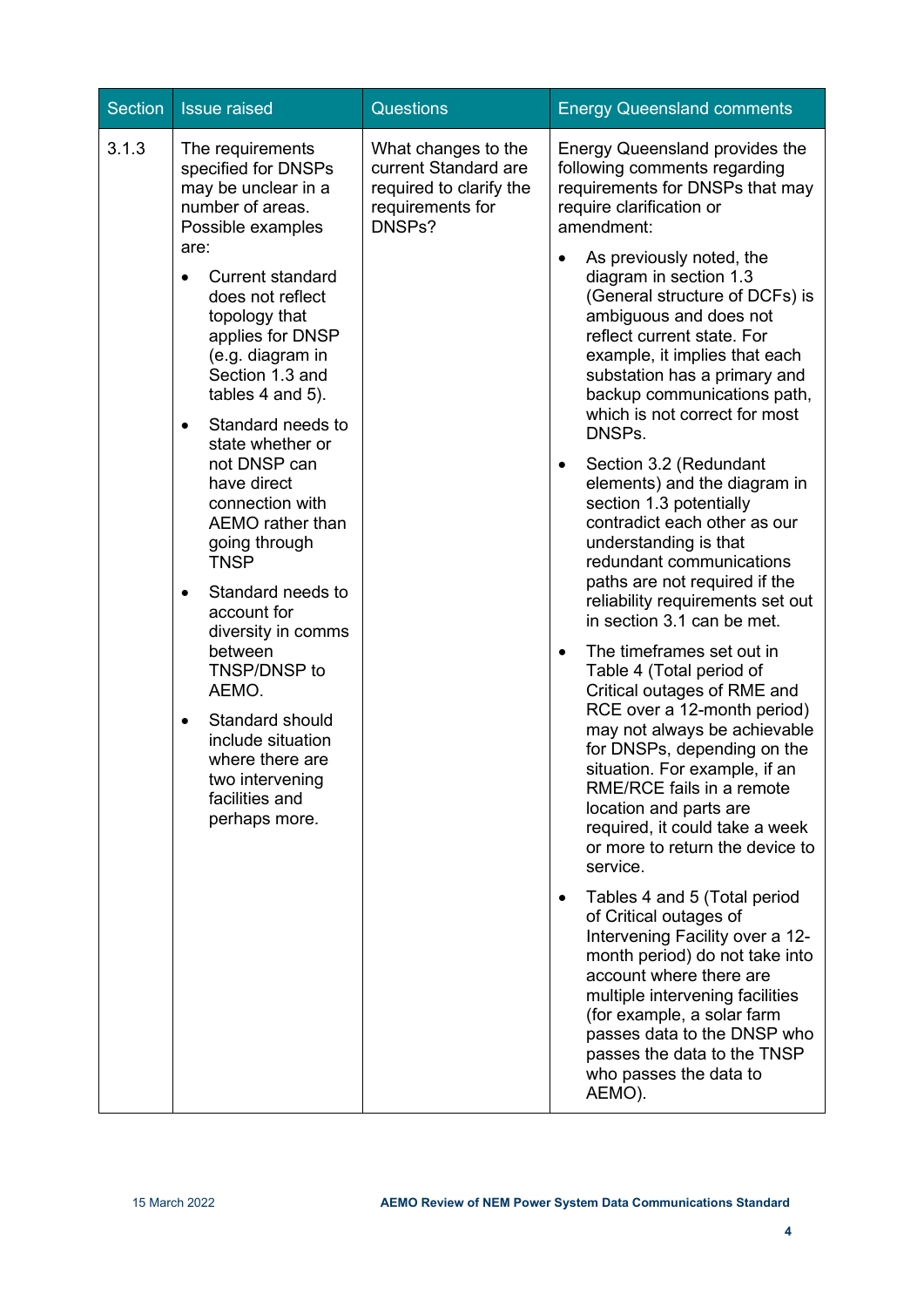| Section | <b>Issue raised</b>                                                                                                                                                                                                         | <b>Questions</b>                                                                                                                                                                                                                                                   | <b>Energy Queensland comments</b>                                                                                                                                                                                                                                                                                                                                                      |
|---------|-----------------------------------------------------------------------------------------------------------------------------------------------------------------------------------------------------------------------------|--------------------------------------------------------------------------------------------------------------------------------------------------------------------------------------------------------------------------------------------------------------------|----------------------------------------------------------------------------------------------------------------------------------------------------------------------------------------------------------------------------------------------------------------------------------------------------------------------------------------------------------------------------------------|
|         |                                                                                                                                                                                                                             |                                                                                                                                                                                                                                                                    | DNSPs, and potentially other<br>$\bullet$<br>participants, should be<br>permitted to directly connect<br>to AEMO rather than going<br>through the TNSP. This<br>capability would reduce<br>ambiguity around reliability<br>where there are presently<br>multiple intervening facilities.<br>The Standard is, in our view,<br>the appropriate place to<br>address connectivity options. |
| 3.1.3   | The current structure<br>is making it difficult for<br>new connections.                                                                                                                                                     | Are there specific<br>examples where the<br>current data<br>communications<br>structure is making it<br>difficult for new<br>connections or<br>embedded<br>participants? If so<br>what changes in the<br>Standard would be<br>required to address<br>these issues? | By not allowing participants to<br>directly connect to AEMO, they<br>have no other option than to go<br>through an intervening facility that<br>may not be able to prioritise<br>connections to suit the participant.<br>The participant is also then<br>subject to costs charged by the<br>intervening facility with little ability<br>to negotiate or seek alternative<br>solutions. |
| 3.1.3   | It is reported that<br>wholesale demand<br>response providers<br>are finding it very<br>difficult to be<br>connected for data<br>communications under<br>current arrangements.                                              | What difficulties are<br>wholesale demand<br>response providers<br>finding to be<br>connected for data<br>communications<br>under current<br>arrangements?                                                                                                         | <b>Energy Queensland's</b><br>understanding is that difficulties<br>may be occurring because<br>connection agreements are<br>finalised without technical and<br>data communication requirements<br>being fully understood. It is<br>important that participants are<br>equipped with a sound<br>understanding of the technical<br>requirements of their project at an<br>early stage.  |
| 3.1.3   | New embedded<br>scheduled and semi-<br>scheduled generators<br>have obligations under<br>the rules and<br>Generator<br>Performance<br>Standards (GPS) to<br>participate in<br><b>Automatic Generation</b><br>Control (AGC). | What difficulties do<br>DNSPs have in<br>communicating AGC<br>control signals?                                                                                                                                                                                     | Issues may be experienced with<br>timing / data latency<br>requirements, especially via an<br>intervening facility.                                                                                                                                                                                                                                                                    |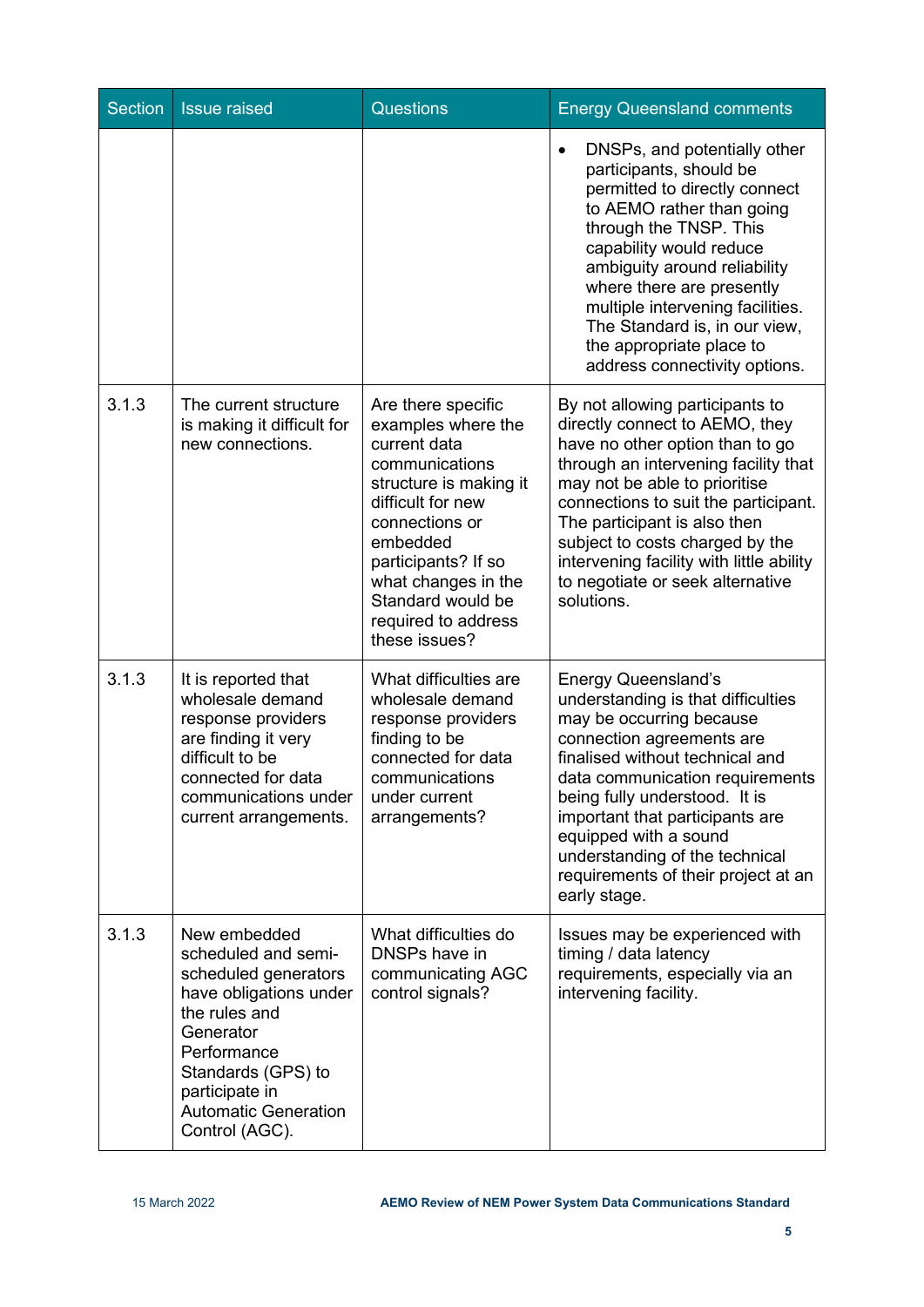| Section | <b>Issue raised</b>                                                                                                                                                                                                          | <b>Questions</b>                                                                                                                                                 | <b>Energy Queensland comments</b>                                                                                                                                                                                                                                                                                                                                                                                                                                                                                                                                                           |
|---------|------------------------------------------------------------------------------------------------------------------------------------------------------------------------------------------------------------------------------|------------------------------------------------------------------------------------------------------------------------------------------------------------------|---------------------------------------------------------------------------------------------------------------------------------------------------------------------------------------------------------------------------------------------------------------------------------------------------------------------------------------------------------------------------------------------------------------------------------------------------------------------------------------------------------------------------------------------------------------------------------------------|
|         | However, some<br>stakeholders have<br>indicated that this is<br>not possible through<br>some DNSP SCADA<br>systems.                                                                                                          |                                                                                                                                                                  |                                                                                                                                                                                                                                                                                                                                                                                                                                                                                                                                                                                             |
| 3.1.4   | The current standard<br>specifies ICCP<br>IEC60870-6 TASE.2<br>and its extensions as<br>a secure ICCP<br>protocol. A<br>stakeholder has<br>questioned whether<br>this can actually be<br>considered as a<br>secure protocol. | Is the current ICCP<br>Protocol specified in<br>the current Standard<br>still appropriate?                                                                       | It is our understanding that the<br>current ICCP with Digital<br>Certificate Management uses<br>encryption and authentication on<br>the transport layer. Energy<br>Queensland considers this is<br>appropriate and secure.                                                                                                                                                                                                                                                                                                                                                                  |
| 3.1.4   | The Standard in<br>Section 5.1 should be<br>more specific on<br>protocols used when<br><b>AEMO WAN is</b><br>connected to another<br>party's data<br>Communications<br>Facility.                                             | What protocols should<br>apply for connections<br>to AEMO WAM?                                                                                                   | The ICCP is a protocol developed<br>between control centres.<br>Therefore, if a participant is<br>connecting directly and not via an<br>intervening facility (control<br>centre), they may not have ready<br>access to the ICCP protocol. In<br>this situation AEMO should<br>consider other standard industry<br>protocols, such as DNP3 and<br>Modbus, and potentially other<br>emerging protocols and<br>standards, such as IEC61850 and<br>IEEE2030.5/CSIP. If the ICCP is<br>required, smaller participants may<br>incur additional costs to<br>implement via a protocol<br>converter. |
| 3.1.5   | The Standard should<br>provide more clarity on<br>the boundary of both<br>operational and<br>financial responsibility<br>between<br>Generator and<br>$\bullet$<br><b>NSP</b><br>DNSP and TNSP<br><b>AEMO and TNSP</b>        | What additional detail<br>is required in the<br>Standard to provide<br>more clarity on<br>boundary of both<br>operational and<br>financial<br>responsibilities?` | The Standard should emphasise<br>that it is the generator's<br>responsibility to ensure required<br>data is provided to AEMO,<br>whether via a direct connection or<br>an intervening facility. Issues<br>relating to responsibilities could<br>be addressed by removing the<br>need for intervening facilities and<br>permitting generators to directly<br>connect to AEMO.                                                                                                                                                                                                                |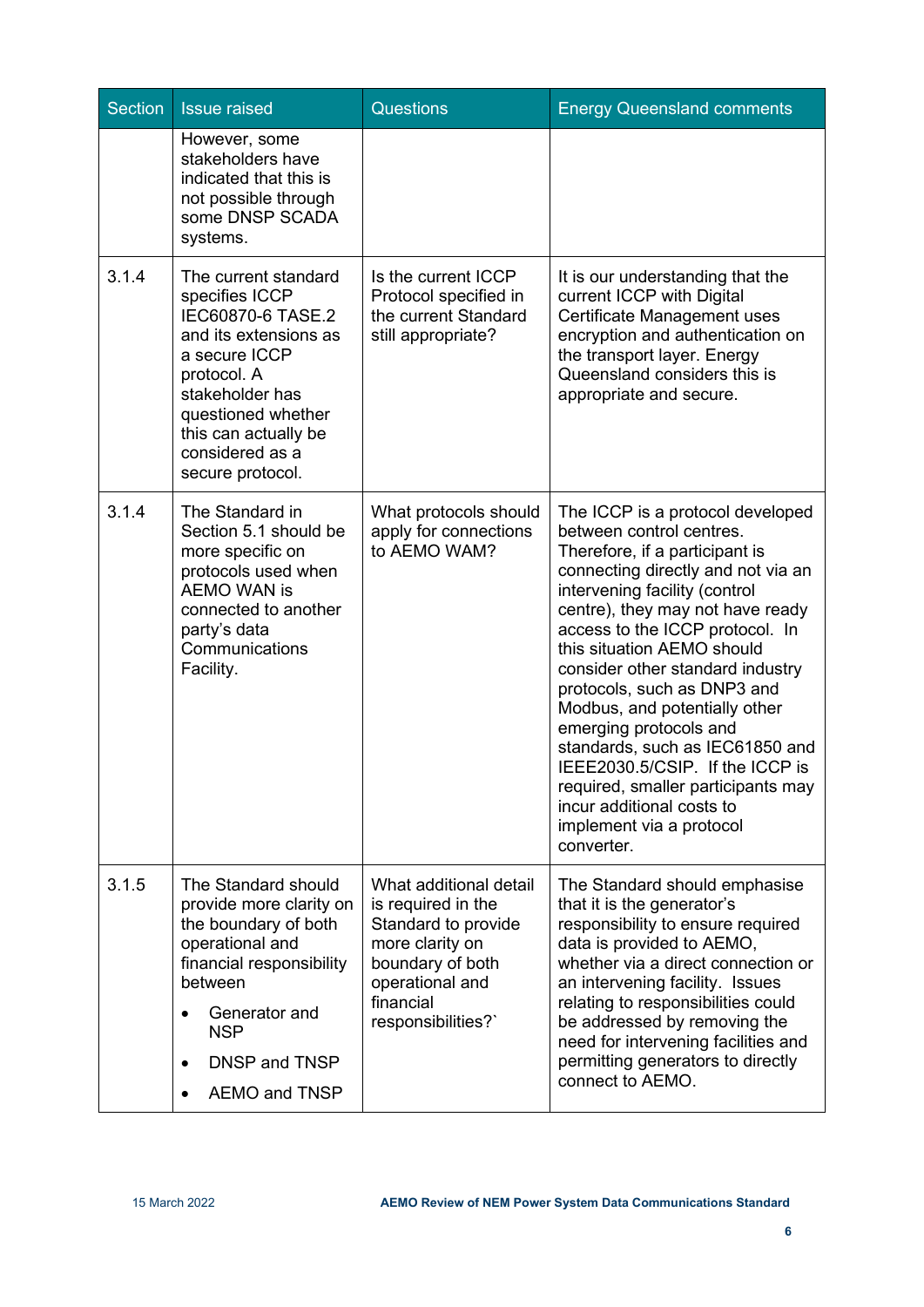| Section | <b>Issue raised</b>                                                                                                                                                                                                                                                                   | <b>Questions</b>                                                                                                                                                      | <b>Energy Queensland comments</b>                                                                                                                                                                                                                                                                                                                                                                                                                                                                                           |
|---------|---------------------------------------------------------------------------------------------------------------------------------------------------------------------------------------------------------------------------------------------------------------------------------------|-----------------------------------------------------------------------------------------------------------------------------------------------------------------------|-----------------------------------------------------------------------------------------------------------------------------------------------------------------------------------------------------------------------------------------------------------------------------------------------------------------------------------------------------------------------------------------------------------------------------------------------------------------------------------------------------------------------------|
| 3.1.5   | The standard should<br>make clear the<br>obligation of parties to<br>work together to<br>resolve any problems<br>to ensure a<br>requirement is met.                                                                                                                                   | Should an obligation<br>for parties to work<br>together be added to<br>the Standard?                                                                                  | Energy Queensland supports a<br>high-level obligation for parties to<br>work together to resolve issues.                                                                                                                                                                                                                                                                                                                                                                                                                    |
| 3.1.5   | The Standard needs<br>to be clear that<br>connections are<br>required to both<br>AEMO control room<br>sites.                                                                                                                                                                          | Does the Standard<br>need to clarify that<br>connection is required<br>to both AEMO control<br>room sites?                                                            | Intervening facilities are already<br>well aware of AEMO's connection<br>requirements. However, further<br>clarification may be required if<br>direct connections to AEMO are<br>permitted.                                                                                                                                                                                                                                                                                                                                 |
| 3.1.6   | The Standard needs a<br>specific requirement<br>that data sent is of<br>good quality. It is<br>possible for a<br>connection to be<br>available and the data<br>to be unusable due to<br>quality.                                                                                      | Should the Standard<br>include a specific<br>requirement that data<br>sent should be of<br>good quality? If so,<br>what would be<br>implications for<br>stakeholders? | Data Quality flags are implied in<br>the use of the ICCP protocol, and<br>briefly mentioned in Section<br>2.2(e) of the Standard. However,<br>to avoid doubt, it may be<br>beneficial to provide further clarity<br>in that section.                                                                                                                                                                                                                                                                                        |
| 3.1.6   | Some remote<br>metering equipment<br>does not provide<br>quality flags.                                                                                                                                                                                                               | Should all data be<br>sent with quality<br>flags? If so, what<br>would be implications<br>for stakeholders?                                                           | In our view, Data Quality flags are<br>essential and should be a<br>requirement for stakeholders to<br>include in their design. Most<br>SCADA protocols include some<br>form of data quality.                                                                                                                                                                                                                                                                                                                               |
| 3.1.7   | The Standard does<br>not have an effective<br>requirement to ensure<br>the accuracy of data in<br>particular to ensure<br>that RME remains<br>calibrated. Monitoring<br>and remediation may<br>be problematic (e.g. kv<br>measurements at<br>some stations can<br>vary by over 10kV). | <b>Should the Standard</b><br>include a more<br>specific requirement<br>regarding data<br>accuracy? If so, what<br>would be implications<br>for stakeholders?         | DNSPs and TNSPs will have their<br>own data accuracy requirements,<br>so more specific requirements are<br>not necessary for those<br>participants. Generators should<br>be designing to a certain level of<br>metering accuracy. If accuracy is<br>a problem that AEMO is<br>experiencing, calibration<br>requirements at appropriate<br>intervals should be specified in<br>the Standard. However,<br>additional participant costs will<br>need to be taken into<br>consideration when determining<br>these requirements. |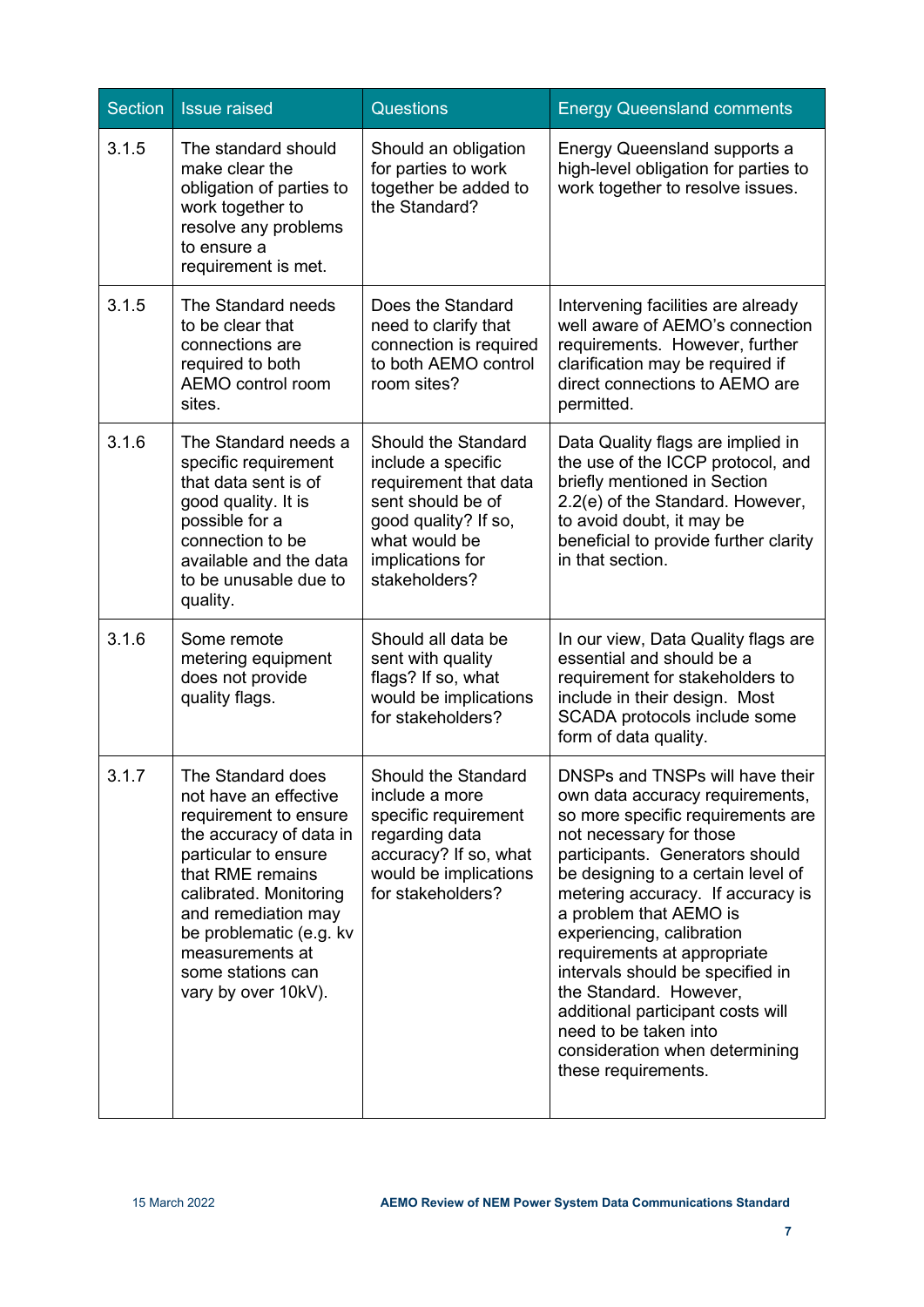| <b>Section</b> | <b>Issue raised</b>                                                                                                                                                                                                                                                                                          | <b>Questions</b>                                                                                                                                                                                              | <b>Energy Queensland comments</b>                                                                                                                                                                                                                                                                                                                                                                                                                                                                                                                                             |
|----------------|--------------------------------------------------------------------------------------------------------------------------------------------------------------------------------------------------------------------------------------------------------------------------------------------------------------|---------------------------------------------------------------------------------------------------------------------------------------------------------------------------------------------------------------|-------------------------------------------------------------------------------------------------------------------------------------------------------------------------------------------------------------------------------------------------------------------------------------------------------------------------------------------------------------------------------------------------------------------------------------------------------------------------------------------------------------------------------------------------------------------------------|
| 3.1.7          | All semi-scheduled<br>units being clamped in<br>SCADA (at the AEMO<br>end) such that<br>telemetered MW<br>values could not be<br>negative is<br>undesirable, noting<br>that participants are<br>responsible for<br>providing accurate<br>data and separate<br>metering of auxiliary<br>loads.                | How material is the<br>issue regarding<br>clamping of values for<br>semi-scheduled units?<br>If the standard were to<br>be changed as<br>suggested, what<br>would be the<br>implications for<br>participants? | <b>Energy Queensland does not</b><br>consider that clamping is<br>appropriate for two-way power<br>flows as it is important for AEMO<br>to see both negative and positive<br>values, particularly as great<br>volumes of batteries are<br>deployed.                                                                                                                                                                                                                                                                                                                           |
| 3.1.8          | The Standard is not<br>clear on requirements<br>for data latency or<br>end-to-end response<br>times. There is current<br>no minimum<br>requirement for data<br>latency.                                                                                                                                      | <b>Should the Standard</b><br>include a specific<br>requirement regarding<br>data latency? If so,<br>what would be<br>implications for<br>stakeholders?                                                       | While data latency is addressed<br>in section 2.3 (Age of Data, Table<br>2 (Time intervals for data to be<br>available for transmission to<br>AEMO) is difficult to interpret and<br>does not account for multiple<br>intervening facilities.<br><b>Energy Queensland also</b><br>questions the need for a separate<br>time interval for data transmitted<br>through a data concentrator. In<br>our view, only one time interval<br>should be specified and clarity<br>provided that the time interval<br>should include any time within an<br>intervening facility.          |
| 3.1.8          | Significant timing<br>difference can exist<br>particularly for the<br>RME equipment that<br>uses UTC time and<br>the conversion of this<br>to AEST. There should<br>be greater clarity on<br>the requirements for<br>calibration, testing,<br>validation, and<br>maintenance of the<br>timing stamp quality. | How material is the<br>issue regarding timing<br>differences due to<br>RME? If the standard<br>were to be changed to<br>address this, what<br>would be the<br>implications for<br>participants?               | There may be value in adding a<br>section regarding time-stamping<br>requirements. These<br>requirements may include a GPS<br>clock signal or time via a network<br>protocol and would also need to<br>include the expected timestamp<br>resolution, e.g. minute, second,<br>millisecond, etc. However,<br>depending on the specific<br>requirement, this could be a<br>significant overhead for the<br>participant, particularly if<br>installation of a GPS clock is<br>required. Notwithstanding,<br>accurate time should be available<br>within the participant's design. |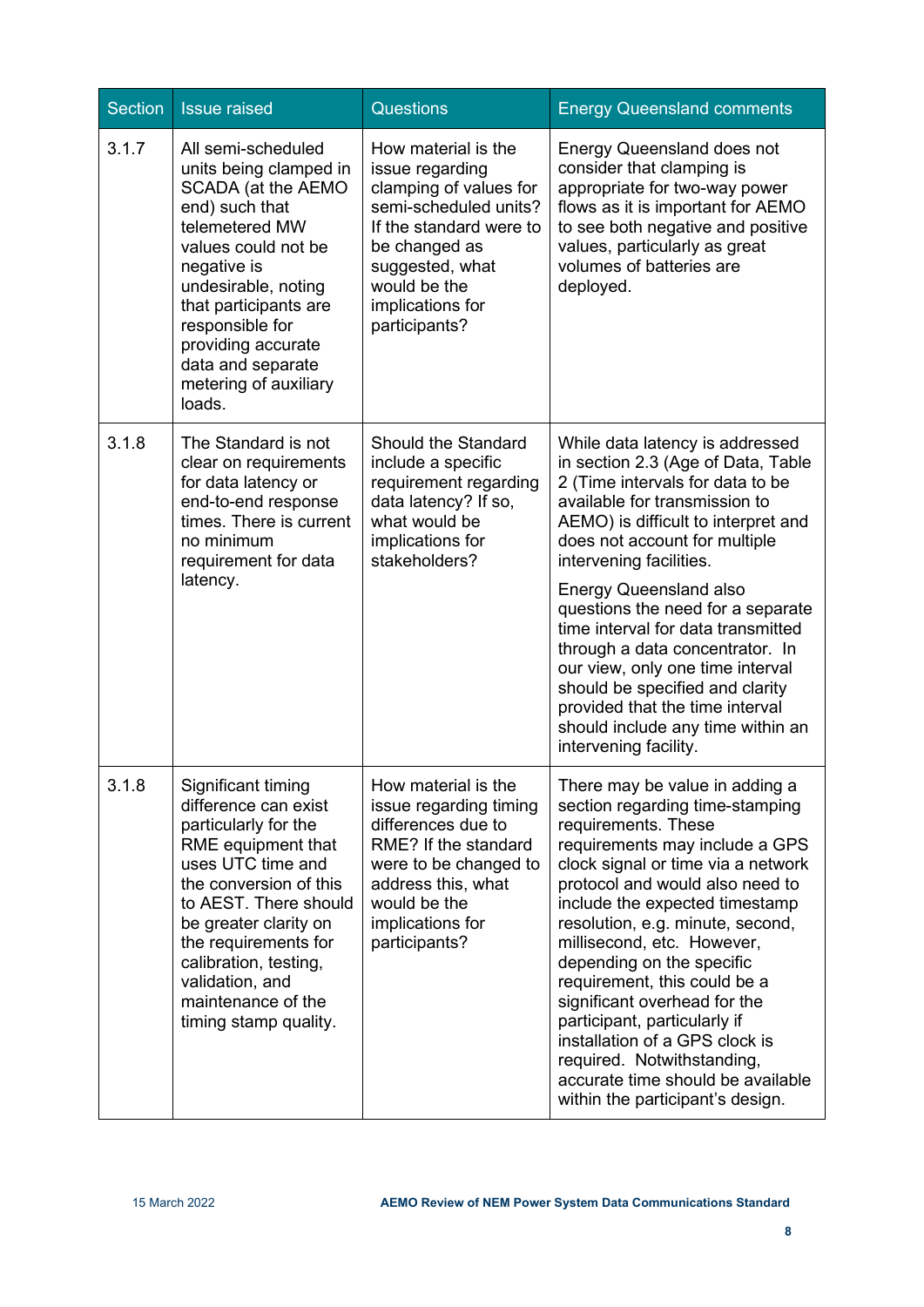| <b>Section</b> | <b>Issue raised</b>                                                                                                                                                                                                                                                                                                                                                                                                                                                                                                                | <b>Questions</b>                                                                                                                                                                                                                  | <b>Energy Queensland comments</b>                                                                                                                                                                                                                                                                                                                                                                                                                           |
|----------------|------------------------------------------------------------------------------------------------------------------------------------------------------------------------------------------------------------------------------------------------------------------------------------------------------------------------------------------------------------------------------------------------------------------------------------------------------------------------------------------------------------------------------------|-----------------------------------------------------------------------------------------------------------------------------------------------------------------------------------------------------------------------------------|-------------------------------------------------------------------------------------------------------------------------------------------------------------------------------------------------------------------------------------------------------------------------------------------------------------------------------------------------------------------------------------------------------------------------------------------------------------|
| 3.1.8          | Monitoring end-to end<br>update times is difficult<br>post commissioning                                                                                                                                                                                                                                                                                                                                                                                                                                                           | Should an additional<br>requirement be<br>included in the<br>Standard to allow<br>ongoing monitoring of<br>end-to-end response<br>times? If so, what<br>would be the<br>implications of such a<br>change?                         | Ongoing monitoring of end-to-end<br>response times would be very<br>difficult and onerous to undertake,<br>and several factors would need to<br>be considered. For example, the<br>time of day testing is performed<br>may impact round-trip time due to<br>network congestion. Further,<br>issues such as responsibility for<br>paying testing costs and whether<br>intervening facilities will also need<br>to be involved will need to be<br>considered. |
| 3.1.9          | AGC is showing<br>performance issues<br>which suggest that a<br>more responsive<br>control loop is needed.<br>With the current 4<br>second AGC cycle,<br>updates at a minimum<br>of less than 2 seconds<br>may be required.<br>There have been<br>incidents where AGC<br>used to control a<br>battery is stale (20s<br>old) resulting in<br>unwarranted<br>discharge and charge<br>cycles and at times<br>oscillations. This is<br>mainly because the<br>communications delay<br>is more than 97% of<br>the response delay<br>time | What would the<br>implications be if the<br>specification of<br>maximum delay for<br>control commands<br>was tightened to 2<br>seconds? What are<br>the implications if<br>control command<br>delays remain at<br>current levels? | In our view, a review of the entire<br>communications network would<br>be required to meet the proposed<br>2 second timeframe, particularly<br>where intervening facilities are<br>involved. Significant costs may<br>be involved in changing the<br>communications infrastructure to<br>meet tightened timeframes.                                                                                                                                         |
| 3.1.9          | There should be<br>increased use of<br>dispatch signals via<br>SCADA through the<br>NSP as AEMO's<br>Market Portal may be<br>unreliable and any<br>failure to meet<br>dispatch requirement<br>increases system risk.                                                                                                                                                                                                                                                                                                               | Is there a material<br>issue associated with<br>reliability of the<br>connection to AEMO's<br>market portal?                                                                                                                      | Responsibility for reliability of the<br>Market Portal rests with AEMO<br>and any performance issues<br>should therefore be addressed by<br>AEMO. Dispatch signals through<br>the NSP should only be used as a<br>last resort or backup option, not<br>as an alternative to a poorly<br>performing system.                                                                                                                                                  |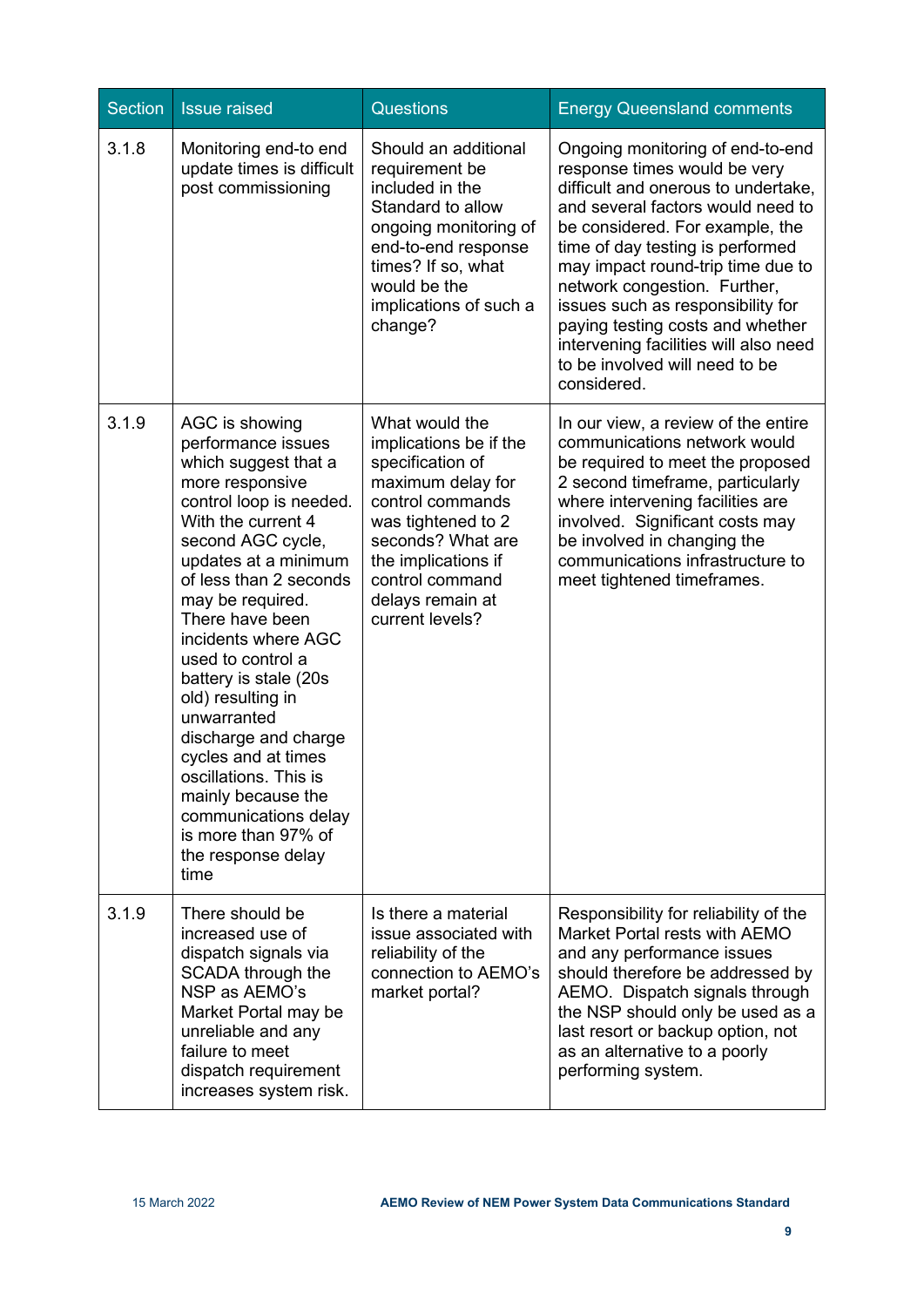| Section | <b>Issue raised</b>                                                                                                                                                                                                                   | <b>Questions</b>                                                                                                                                                                                                                   | <b>Energy Queensland comments</b>                                                                                                                                                                                                                                        |
|---------|---------------------------------------------------------------------------------------------------------------------------------------------------------------------------------------------------------------------------------------|------------------------------------------------------------------------------------------------------------------------------------------------------------------------------------------------------------------------------------|--------------------------------------------------------------------------------------------------------------------------------------------------------------------------------------------------------------------------------------------------------------------------|
| 3.1.9   | The specification of<br>maximum delays may<br>not adequately take<br>into account the<br>number of intervening<br>facilities through which<br>the command signal<br>needs to be relayed.                                              | Should the<br>specification of control<br>command delays in<br>the Standard take into<br>account the number of<br>intervening facilities?<br>If so, how should<br>these be accounted<br>for and what would<br>the implications be? | In our view, the best option is to<br>specify one time interval. That<br>time interval should take into<br>consideration the involvement of<br>any intervening facilities.                                                                                               |
| 3.1.10  | The current standard<br>is not clear on<br>obligations of the<br>parties to the security<br>of the data (physical,<br>personnel and cyber)<br>and of control<br>protocols at the level<br>required for critical<br>infrastructure.    | What specific<br>obligations regarding<br>maintenance of<br>security should be<br>included in the<br>Standard, and what<br>would be the<br>implications of this?                                                                   | In our view, there is no<br>requirement for these obligations<br>to be covered in detail in the<br>Standard. Rather, the Standard<br>should reference the Australian<br><b>Energy Sector Cyber Security</b><br>Framework and Security of<br>Critical Infrastructure Act. |
| 3.1.10  | Alignment between<br>this data<br>communications<br>standard and these<br>current and proposed<br>regulations requires<br>consideration.                                                                                              | Does the legislation<br>adequately cover<br>security obligations<br>and requirements or is<br>there a need for more<br>detailed obligations in<br>the Standard?                                                                    | <b>Energy Queensland does not</b><br>have any comment.                                                                                                                                                                                                                   |
| 3.1.10  | The Standard should<br>include an obligation<br>for participants to<br>advise AEMO of any<br>known relevant cyber<br>security issues or<br>when abnormal risks<br>to cyber security arise.                                            | What would be the<br>implications of<br>including a specific<br>obligation to advise on<br>cyber security risks?                                                                                                                   | It is Energy Queensland's<br>expectation that DNSPs would<br>notify AEMO of a cyber security<br>risk. It is not clear that there<br>would be any value in including a<br>specific requirement in the<br>Standard.                                                        |
| 3.1.10  | There are questions<br>about ownership and<br>control and rights to<br>data, and when. While<br>not specifically related<br>to the Standard, the<br>standard should<br>nonetheless fully<br>support and enable<br>these requirements. | <b>Should the Standard</b><br>be enhanced to better<br>identify and support<br>the protection of the<br>confidentiality of data?<br>If so what type of<br>enhancement is<br>required?                                              | Confidentiality of information<br>requirements are made clear in<br>section 4.1(d) and note 3 of the<br>Standard. However, there may<br>be a need to add further detail<br>with some commentary regarding<br>ring-fencing obligations.                                   |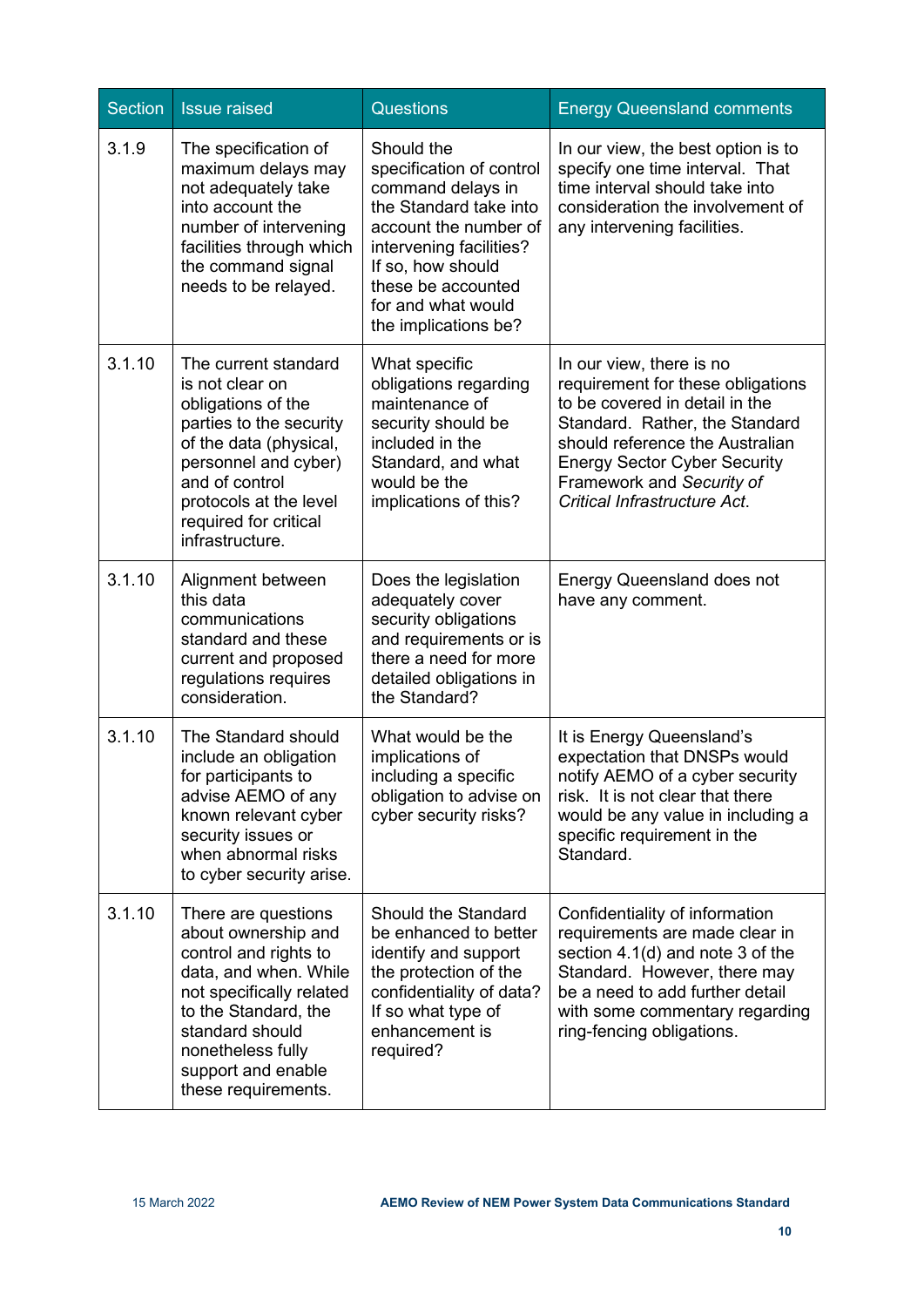| <b>Section</b> | <b>Issue raised</b>                                                                                                                                                                                                                                                                                                                                                                                                                                                                                                                                                                                                                                                                                                                   | <b>Questions</b>                                                                                                               | <b>Energy Queensland comments</b>                                                                                                                                                                                                                                                                                                                                                                                                                                                                                                                                                                                                                                                                                                                                                                                                                                                                                                                                                                                                                                                                                                                                                                                                    |
|----------------|---------------------------------------------------------------------------------------------------------------------------------------------------------------------------------------------------------------------------------------------------------------------------------------------------------------------------------------------------------------------------------------------------------------------------------------------------------------------------------------------------------------------------------------------------------------------------------------------------------------------------------------------------------------------------------------------------------------------------------------|--------------------------------------------------------------------------------------------------------------------------------|--------------------------------------------------------------------------------------------------------------------------------------------------------------------------------------------------------------------------------------------------------------------------------------------------------------------------------------------------------------------------------------------------------------------------------------------------------------------------------------------------------------------------------------------------------------------------------------------------------------------------------------------------------------------------------------------------------------------------------------------------------------------------------------------------------------------------------------------------------------------------------------------------------------------------------------------------------------------------------------------------------------------------------------------------------------------------------------------------------------------------------------------------------------------------------------------------------------------------------------|
| 3.1.11         | There is a need for<br>greater clarity in<br>Section 3.1 of the<br>Standard regarding<br>the specification of<br>reliability<br>requirements. In<br>particular:<br>In table 4 standard<br>$\bullet$<br>term RCE needs to<br>be better defined<br>Tables 4 and 5 are<br>$\bullet$<br>not clear. For<br>instance does the<br>6 hour requirement<br>apply to a single<br>site or all sites?<br>Possible<br>$\bullet$<br>inconsistency<br>between table 4<br>and 5<br>Difficulty in seeing<br>$\bullet$<br>how tables 4 and 5<br>apply to DNSPs<br>Need to better<br>$\bullet$<br>define what is<br>meant by a critical<br>outage in Section<br>3.1 - i.e. does it<br>refer to total loss of<br>data or simply loss<br>of redundant path? | What changes would<br>be required to clarify<br>reliability<br>requirements in the<br>Standard?                                | The following changes are<br>suggested for consideration:<br>Replace tables 4 and 5 with<br>an availability figure.<br>In practice, the three<br>٠<br>categories in Table 4 will most<br>likely always have the same<br>outage timeframes. Similarly,<br>with respect to Table 5, if the<br>intervening facility has an<br>outage for Power System<br>Data, there will likely be an<br>outage for Dispatch Data as<br>well.<br>The timeframes specified in<br>٠<br>Table 5 for intervening<br>facilities need to be fair and<br>reasonable given intervening<br>facilities are merely facilitating<br>data transfer between the<br>generator and AEMO.<br>Otherwise, there is a risk that<br>the intervening facility will<br>need to build in reliability<br>requirements that are greater<br>than their own needs.<br><b>Energy Queensland agrees</b><br>٠<br>clarity is required about loss<br>of some points, total loss of<br>points, or loss of redundancy<br>(if applicable) in the definition<br>of Critical Outage.<br>Clarity is required with respect<br>to responsibility for notifying<br>AEMO of a planned outage<br>(i.e. the generator, DNSP or<br>TNSP) and the circumstances<br>in which AEMO must be<br>notified. |
| 3.1.11         | The Standard should<br>set expectations on<br>the level of monitoring<br>and reporting of<br>reliability required. For<br>instance, this might<br>include a                                                                                                                                                                                                                                                                                                                                                                                                                                                                                                                                                                           | Does the Standard<br>need to set enhanced<br>expectations<br>regarding monitoring<br>and reporting of<br>availability and why? | As participants will incur<br>additional costs to meet<br>enhanced expectations, changes<br>should only be made to the<br>Standard where AEMO is<br>experiencing issues with data<br>reliability.                                                                                                                                                                                                                                                                                                                                                                                                                                                                                                                                                                                                                                                                                                                                                                                                                                                                                                                                                                                                                                    |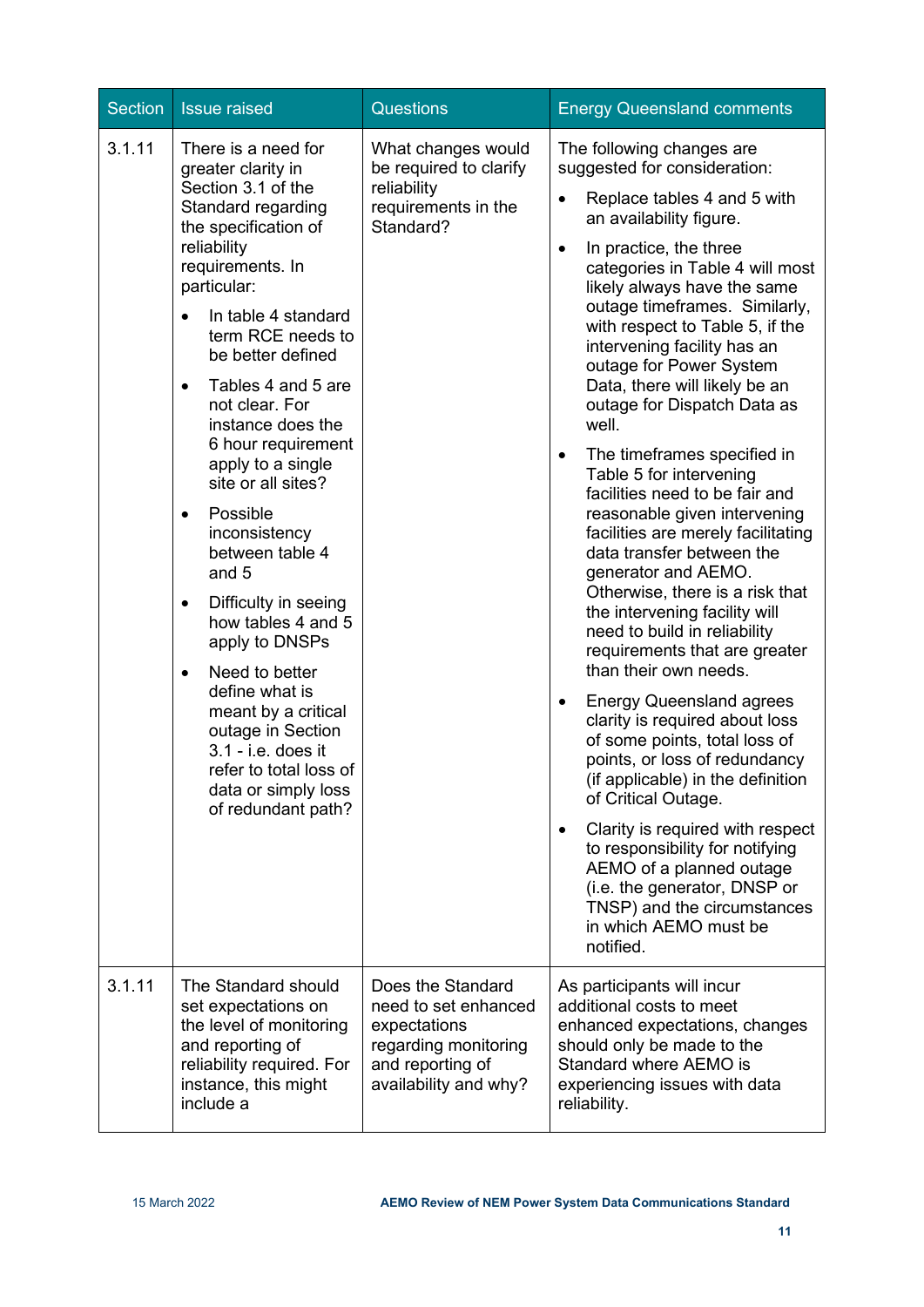| <b>Section</b> | <b>Issue raised</b>                                                                                                                                                                                                                                                                                                                                                                                                                                                                            | Questions                                                                                                                                                                                            | <b>Energy Queensland comments</b>                                                                                                                                                                                                                                                                                                                                                                                                                                                            |
|----------------|------------------------------------------------------------------------------------------------------------------------------------------------------------------------------------------------------------------------------------------------------------------------------------------------------------------------------------------------------------------------------------------------------------------------------------------------------------------------------------------------|------------------------------------------------------------------------------------------------------------------------------------------------------------------------------------------------------|----------------------------------------------------------------------------------------------------------------------------------------------------------------------------------------------------------------------------------------------------------------------------------------------------------------------------------------------------------------------------------------------------------------------------------------------------------------------------------------------|
|                | comprehensive<br>heartbeat facility                                                                                                                                                                                                                                                                                                                                                                                                                                                            | What would be<br>reasonable<br>expectations to set?<br>What changes would<br>be required to data<br>communications<br>systems to achieve<br>enhanced monitoring<br>and reporting of<br>availability? |                                                                                                                                                                                                                                                                                                                                                                                                                                                                                              |
| 3.1.11         | Frequent and rapid<br>applications of<br>software patches is<br>becoming an<br>increasing<br>requirement for<br>maintaining cyber<br>security. One<br>stakeholder has<br>queried whether new<br>or additional<br>redundancy may be<br>needed at DCFs to<br>allow rapid application<br>of patches without<br>disrupting operations.                                                                                                                                                             | Does any lack of<br>redundancy currently<br>restrict the ability of<br>participants to apply<br>software security<br>patches in a timely<br>manner?                                                  | Software patching should be<br>managed by each individual<br>participant as required. For<br>instance, DNSPs already have<br>redundancy built into their<br>systems such that patching does<br>not affect their day-to-day<br>operations.                                                                                                                                                                                                                                                    |
| 3.1.12         | Section 2.2 of the<br>current Standard<br>states that "DCPs<br>must notify AEMO of<br>their sign convention<br>when applying to<br><b>AEMO</b> for registration<br>as a Registered<br>Participant. To change<br>the sign convention,<br>DCPs must give 60<br>business days' notice<br>to AEMO". It is not<br>clear whether this<br>requirement applies to<br>small scale changes to<br>correct individual sign<br>conventions or only to<br>a major change<br>following a change in<br>policy. | What change to<br>Section 2.2 of the<br>Standard would be<br>required to clarify the<br>requirement for<br>adequate notice?                                                                          | In Energy Queensland's view,<br>greater emphasis should be<br>placed on the sign convention in<br>the Standard. In our view, the<br>sign convention should be the<br>same for all participants and not<br>subject to change. Further<br>clarification on the sign<br>convention could be provided in<br>the Standard, e.g. that power<br>direction is relative to the DER<br>source, such that if a generator is<br>exporting it is negative, or if a<br>battery is charging it is positive. |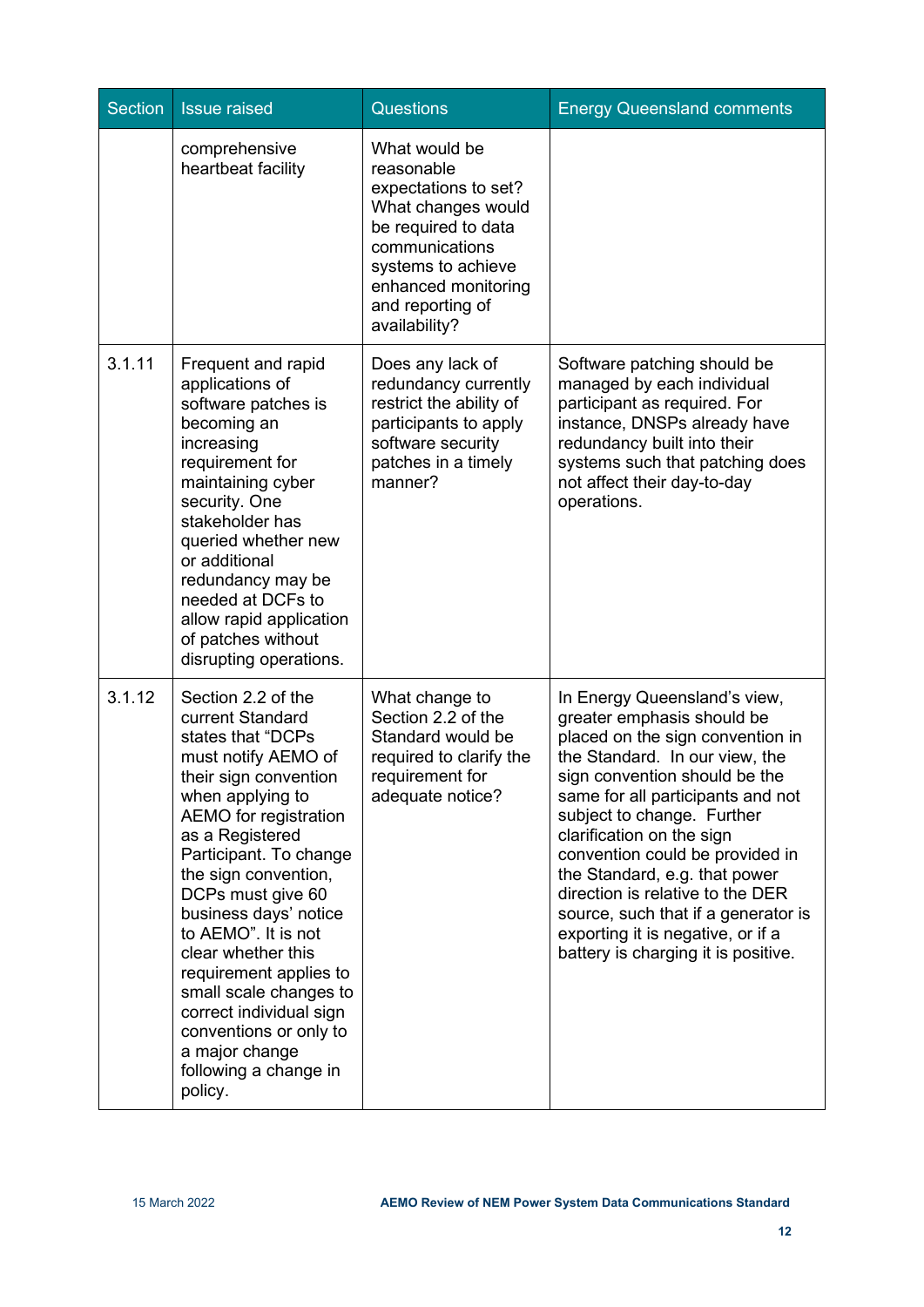| <b>Section</b> | <b>Issue raised</b>                                                                                                                                                                                                                                                                                                                 | <b>Questions</b>                                                                                                                                                                                                                                         | <b>Energy Queensland comments</b>                                                                                                                                                                                                                                                                                                                                                                                                                                                                                                                                                                                                                                                           |
|----------------|-------------------------------------------------------------------------------------------------------------------------------------------------------------------------------------------------------------------------------------------------------------------------------------------------------------------------------------|----------------------------------------------------------------------------------------------------------------------------------------------------------------------------------------------------------------------------------------------------------|---------------------------------------------------------------------------------------------------------------------------------------------------------------------------------------------------------------------------------------------------------------------------------------------------------------------------------------------------------------------------------------------------------------------------------------------------------------------------------------------------------------------------------------------------------------------------------------------------------------------------------------------------------------------------------------------|
| 3.1.13         | The Standard has no<br>specific requirements<br>for the times required<br>to return to service<br>following forced<br>outages and in<br>practice failed data<br>can take a long time to<br>rectify. Tables 4 and 5<br>of the current<br>Standard refer to a<br>reliability requirement<br>rather than a specific<br>response time.  | What issues have<br>arisen that would<br>justify including in the<br>Standard a specific<br>requirement regarding<br>response time to<br>forced outages? If so,<br>what would<br>reasonable<br>expectations be?                                          | Unless AEMO is dependent on<br>the service, Energy Queensland<br>does not see the need for setting<br>response times for forced<br>outages.                                                                                                                                                                                                                                                                                                                                                                                                                                                                                                                                                 |
| 3.1.14         | The current testing<br>scope does not<br>include testing of<br>whether the data is<br>correct, but only that<br>data is being<br>communicated. The<br>scope of testing<br>specified under the<br>Standard could also<br>include testing for<br>cyber security; and<br>robust RCE and RME<br>testing, calibration and<br>validation. | What issues have<br>arisen that would<br>justify expanding the<br>scope of testing<br>specified in the<br>Standard? If so, what<br>increases in scope<br>are required? What<br>would be the<br>implications of a<br>change in testing<br>scope?          | In Energy Queensland's view,<br>participants should be responsible<br>for testing their own assets. The<br>Standard should not need to<br>address the level of testing<br>required for the actual plant. The<br>Standard should assume that<br>data points have been<br>appropriately tested and<br>commissioned to a control<br>system, and that data flowing to<br>AEMO is commissioned data.<br>Basic checks should only be<br>required, such as:<br>for digitals - check the<br>status (no need to re-field<br>test); and<br>for analogues - check the<br>current value (no need to<br>test at 0, 50% and 100%).<br>It may be worth considering full<br>end-to-end testing of controls. |
| 3.1.14         | The level of testing<br>required for new<br>generators is onerous.                                                                                                                                                                                                                                                                  | What are examples of<br>testing requirements<br>that are considered<br>too onerous for new<br>generators? Are there<br>opportunities to make<br>these requirements<br>less onerous without<br>materially reducing<br>the effectiveness of<br>the testing | As per the above, if points have<br>already been fully tested and<br>commissioned to a control<br>system, then they should not<br>need to be fully retested to<br>AEMO.                                                                                                                                                                                                                                                                                                                                                                                                                                                                                                                     |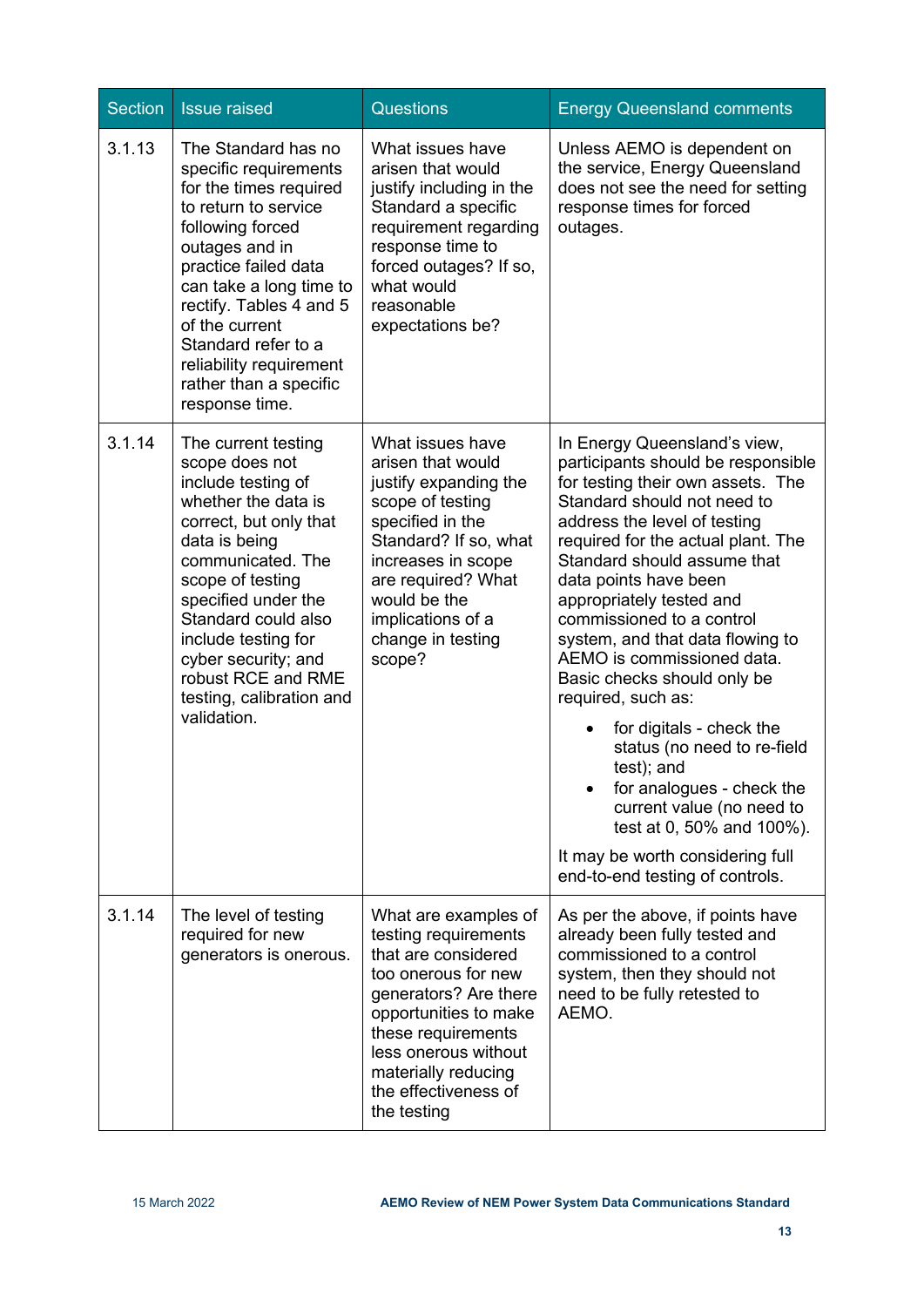| <b>Section</b> | <b>Issue raised</b>                                                                                                                                                                       | Questions                                                                                                                                                                                                                    | <b>Energy Queensland comments</b>                                                                                                                                                                                                                                                              |
|----------------|-------------------------------------------------------------------------------------------------------------------------------------------------------------------------------------------|------------------------------------------------------------------------------------------------------------------------------------------------------------------------------------------------------------------------------|------------------------------------------------------------------------------------------------------------------------------------------------------------------------------------------------------------------------------------------------------------------------------------------------|
|                |                                                                                                                                                                                           | programme in<br>demonstrating the<br>necessary<br>capabilities?                                                                                                                                                              |                                                                                                                                                                                                                                                                                                |
| 3.1.14         | Section 6.4 of the<br>current Standard is not<br>clear on what<br>constitutes an<br>"upgrade".                                                                                            | What changes to the<br>definition of an<br>"upgrade" is required?<br>What implications<br>would such a change<br>have?                                                                                                       | <b>Energy Queensland considers</b><br>that the intent of the term<br>'upgrade' is clear and that a<br>definition is not required.                                                                                                                                                              |
| 3.1.14         | The requirement<br>under Section 6.4(c) of<br>the current Standard is<br>unclear and that for<br>the sake of efficiency it<br>should encourage the<br>use of standard test<br>procedures. | Should section 6.4(c)<br>of the current<br>Standard be amended<br>to encourage use of<br>standard test<br>procedures?                                                                                                        | <b>Energy Queensland agrees that</b><br>standard test procedures and test<br>plans should be available.                                                                                                                                                                                        |
| 3.1.14         | Due to the changing<br>nature of the power<br>system the<br>requirements for<br>advice on<br>augmentations under<br>the Standard need to<br>be increased.                                 | What issues have<br>arisen that would<br>justify expanding the<br>scope of<br>augmentations<br>required to be advised<br>under the Standard?                                                                                 | Data updates regarding network<br>augmentation are typically<br>managed by the TNSP (or DNSP)<br>independent of this Standard.                                                                                                                                                                 |
| 3.1.14         | The Standard needs<br>to require the<br>provision of an<br>appropriate testing<br>environment for data<br>links.                                                                          | What issues have<br>arisen that would<br>justify the Standard<br>specifying the<br>provision of testing<br>environments for data<br>links? What<br>implications for<br>stakeholders would<br>such a new<br>requirement have? | A testing environment may be<br>helpful. However, it is not clear<br>that it should be included in the<br>Standard.                                                                                                                                                                            |
| 3.1.15         | Any increased<br>requirements in the<br>Standard need to be<br>transitioned to<br>accommodate<br>additional funding<br>requirements to meet<br>such increased<br>requirements.            | In what circumstances<br>would transitional<br>provisions be justified<br>for increased<br>requirements in the<br>Standard? If justified,<br>what form of<br>provisions would be                                             | DNSP funding is generally<br>determined in five-yearly<br>regulatory control period cycles.<br>Any major updates (e.g. adding<br>full communications redundancy<br>to all substations) requires<br>significant investment and<br>approval by the AER. If a<br>transitional decision is made at |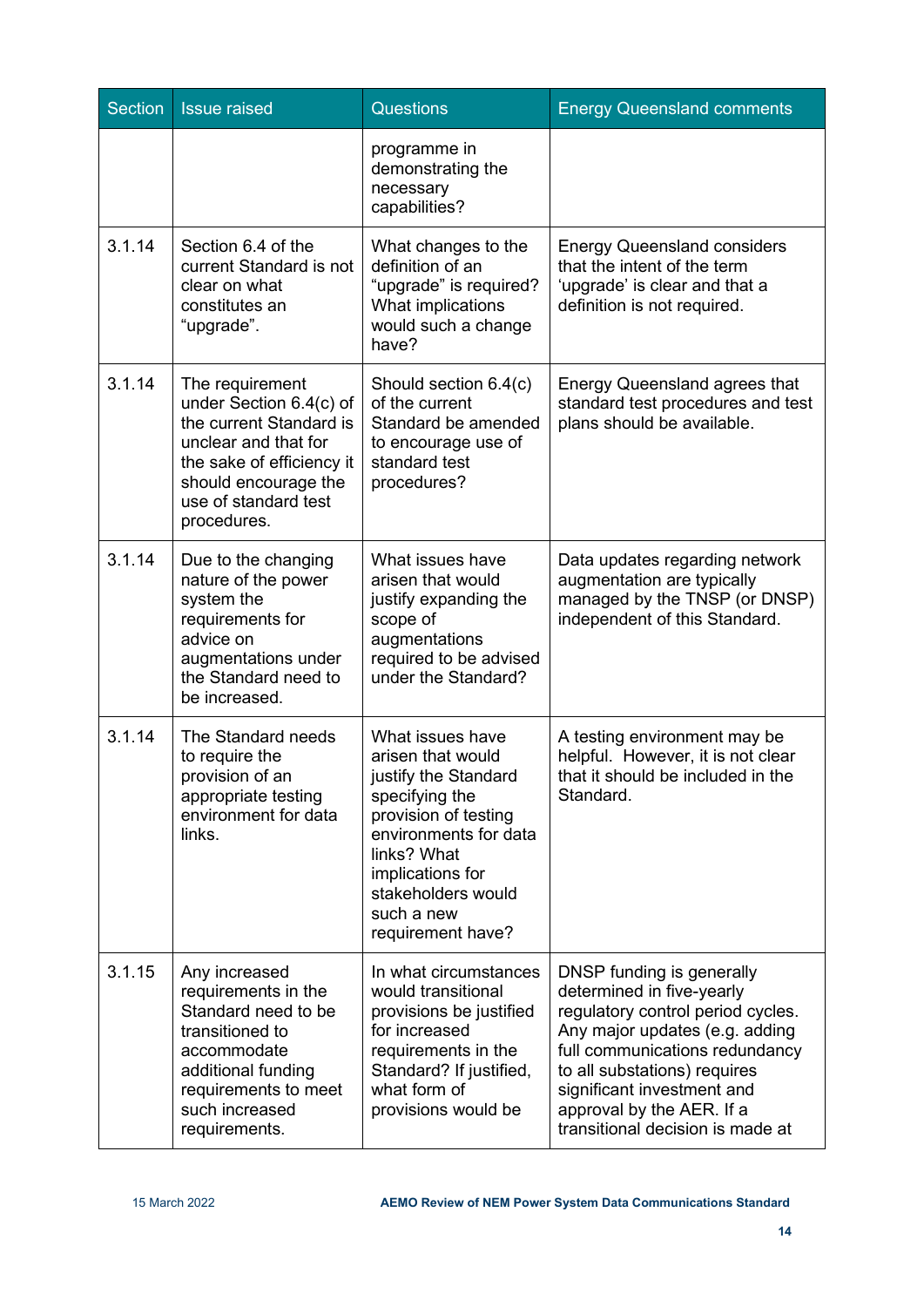| <b>Section</b> | <b>Issue raised</b>                                                                                                                                                                                                                                                                                                                                          | Questions                                                                                                                                                                                                      | <b>Energy Queensland comments</b>                                                                                                                                          |
|----------------|--------------------------------------------------------------------------------------------------------------------------------------------------------------------------------------------------------------------------------------------------------------------------------------------------------------------------------------------------------------|----------------------------------------------------------------------------------------------------------------------------------------------------------------------------------------------------------------|----------------------------------------------------------------------------------------------------------------------------------------------------------------------------|
|                |                                                                                                                                                                                                                                                                                                                                                              | needed and for how<br>long?                                                                                                                                                                                    | the start of an investment cycle, it<br>could be another four to five years<br>before funding is available, and a<br>further five to ten years to outwork<br>the changes.  |
| 3.2.1          | <b>AEMO NEM Control</b><br>Centres currently use<br>limited real time data<br>from PMUs. In the<br>near future the level of<br>this real time data<br>from PMUs and High-<br><b>Speed Monitors</b><br>(HSMs) will greatly<br>increase and<br>requirements for the<br>communication of<br>these data types may<br>need to be included<br>within the Standard. | Does the Standard<br>need to cover PMU<br>and HSM data? If so<br>why and on what<br>basis should the<br>requirements be set<br>(i.e. appropriate<br>standards on which<br>the requirements<br>could be based)? | If this data is required by AEMO,<br>it should be included in the<br>detailed points list. In our view,<br>AEMO should also contribute<br>towards funding that capability. |
| 3.2.1          | Some stakeholders<br>have noted that the<br><b>Integrating Energy</b><br>Storage Systems rule<br>change will enable<br><b>Small Generation</b><br>Aggregators (SGAs) to<br>provide FCAS and that<br>the Standard may<br>need to accommodate<br>this change.                                                                                                  | Does the Standard<br>need to cover SGAs?<br>If so why and on what<br>basis should the<br>requirements be set?                                                                                                  | If AEMO is dispatching and<br>monitoring SGAs, then the<br>Standard should include the<br>specific requirements determined<br>by AEMO.                                     |
| 3.2.1          | The Scheduled Lite<br>Visibility Model to<br>provide visibility to<br>AEMO of the output in<br>the form of five-minute<br>data may be required<br>by mid-2022 and this<br>may need to be<br>accommodated in the<br>Standard.                                                                                                                                 | Are changes to<br>Standard required<br>now to accommodate<br>the first stage of the<br><b>Scheduled Lite</b><br>Project? If so, what<br>changes are<br>required?                                               | Energy Queensland has no<br>comment.                                                                                                                                       |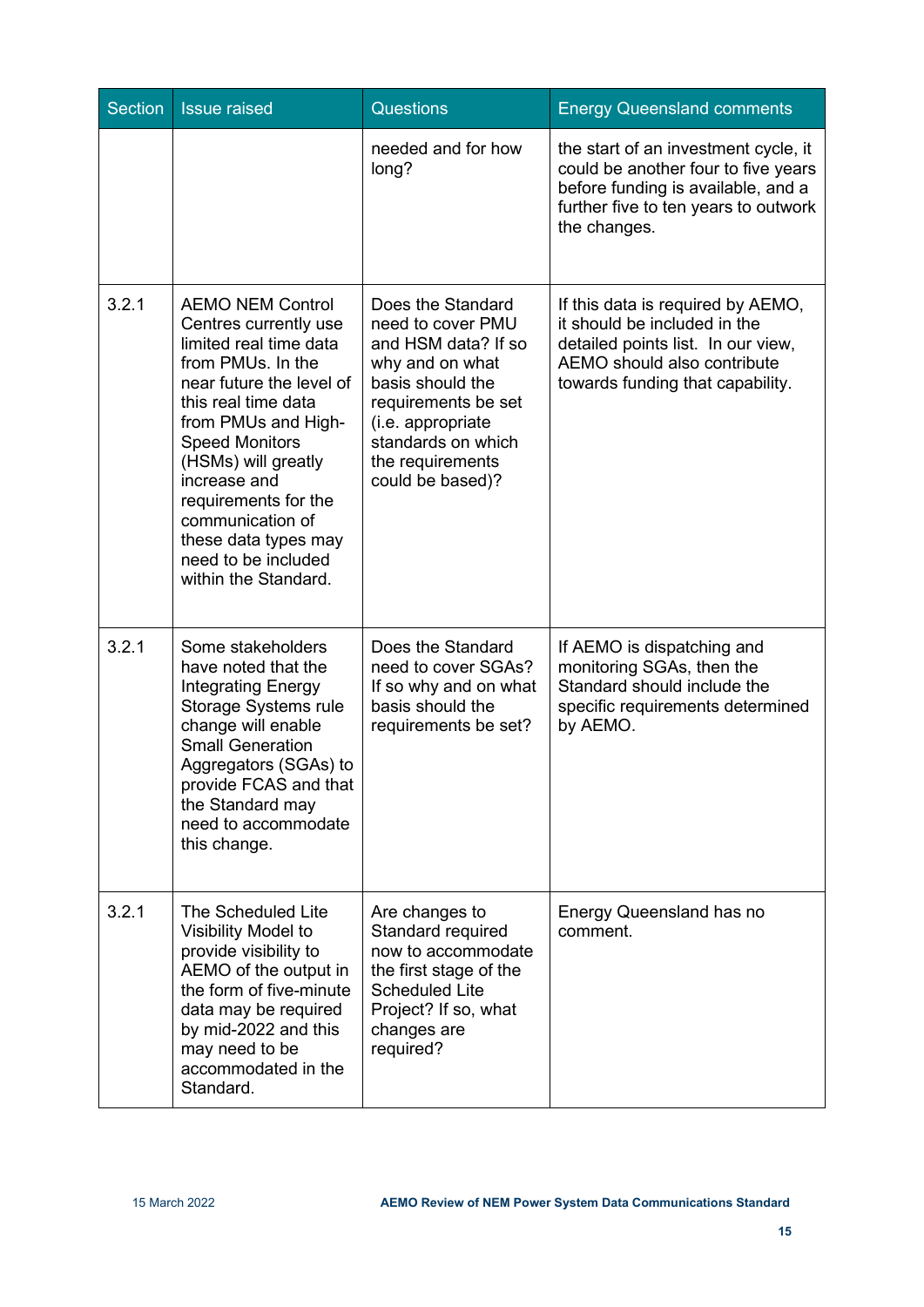| Section | <b>Issue raised</b>                                                                                                                                                                                                                                                                                                                                                                                                  | <b>Questions</b>                                                                                                                                                                                                       | <b>Energy Queensland comments</b>                                                                                                                                                                                                                                                                                                                                                              |
|---------|----------------------------------------------------------------------------------------------------------------------------------------------------------------------------------------------------------------------------------------------------------------------------------------------------------------------------------------------------------------------------------------------------------------------|------------------------------------------------------------------------------------------------------------------------------------------------------------------------------------------------------------------------|------------------------------------------------------------------------------------------------------------------------------------------------------------------------------------------------------------------------------------------------------------------------------------------------------------------------------------------------------------------------------------------------|
| 3.2.1   | <b>The Scheduled Lite</b><br><b>Dispatchability Model</b><br>is expected in 2024-25<br>to enable distribution<br>connected aggregated<br>DER to participate in<br>central dispatch                                                                                                                                                                                                                                   | What future changes<br>to the Standard are<br>likely to be required to<br>accommodate the<br>second stage of the<br><b>Scheduled Lite</b><br>Project?                                                                  | Energy Queensland has no<br>comment.                                                                                                                                                                                                                                                                                                                                                           |
| 3.2.1   | In the future there may<br>be a requirement for<br>AEMO to also provide<br>real time data to<br>participants.                                                                                                                                                                                                                                                                                                        | Is it likely that future<br>changes to the<br>Standard will be<br>required to also cover<br>provision of real time<br>data from AEMO to<br>participants?                                                               | If AEMO is providing real time<br>data to participants, then it should<br>be included in the detailed points<br>list.                                                                                                                                                                                                                                                                          |
| 3.2.1   | Whilst provision of real<br>time to NSPs from<br>Generators and others<br>is not within the scope<br>of the Standard, it<br>remains part of the<br>overall data<br>communications<br>process in the NEM.<br>For instance even if,<br>say, a generator was<br>to provide real time<br>data directly to AEMO,<br>there may still be a<br>requirement for the<br>generator to provide<br>data separately to its<br>NSP. | Regardless of<br>provision of data to<br>AEMO, does the<br>Standard need to<br>incorporate or<br>reference<br>requirements for<br>generators and others<br>to provide real time<br>power system data to<br>their NSPs? | In our view, this requirement<br>should be covered by connection<br>standards and connection<br>agreements between participants<br>and NSPs. Energy Queensland's<br>DNSPs are already doing this.                                                                                                                                                                                              |
| 3.2.1   | Enhancements to the<br>Standard will bring<br>benefits but also may<br>result in increased<br>costs to the industry<br>and ultimately<br>consumers. It is<br>possible that costs<br>may be<br>disproportionate in the<br>case of enhanced<br>requirements for<br>smaller participants,<br>however the necessity<br>for those requirements                                                                            | Are there any specific<br>factors AEMO should<br>take into account in<br>assessing the costs<br>and benefits of a<br>proposed<br>enhancement to the<br>requirements of the<br>Standard?                                | AEMO should take factors such<br>as the following into consideration<br>when undertaking a cost-benefit<br>analysis:<br>resource availability;<br>timeframes for<br>implementation; and<br>the fact that where there<br>$\bullet$<br>are multiple intervening<br>facilities, the participant<br>may not only be required<br>to pay their own costs, but<br>also those of the DNSP<br>and TNSP. |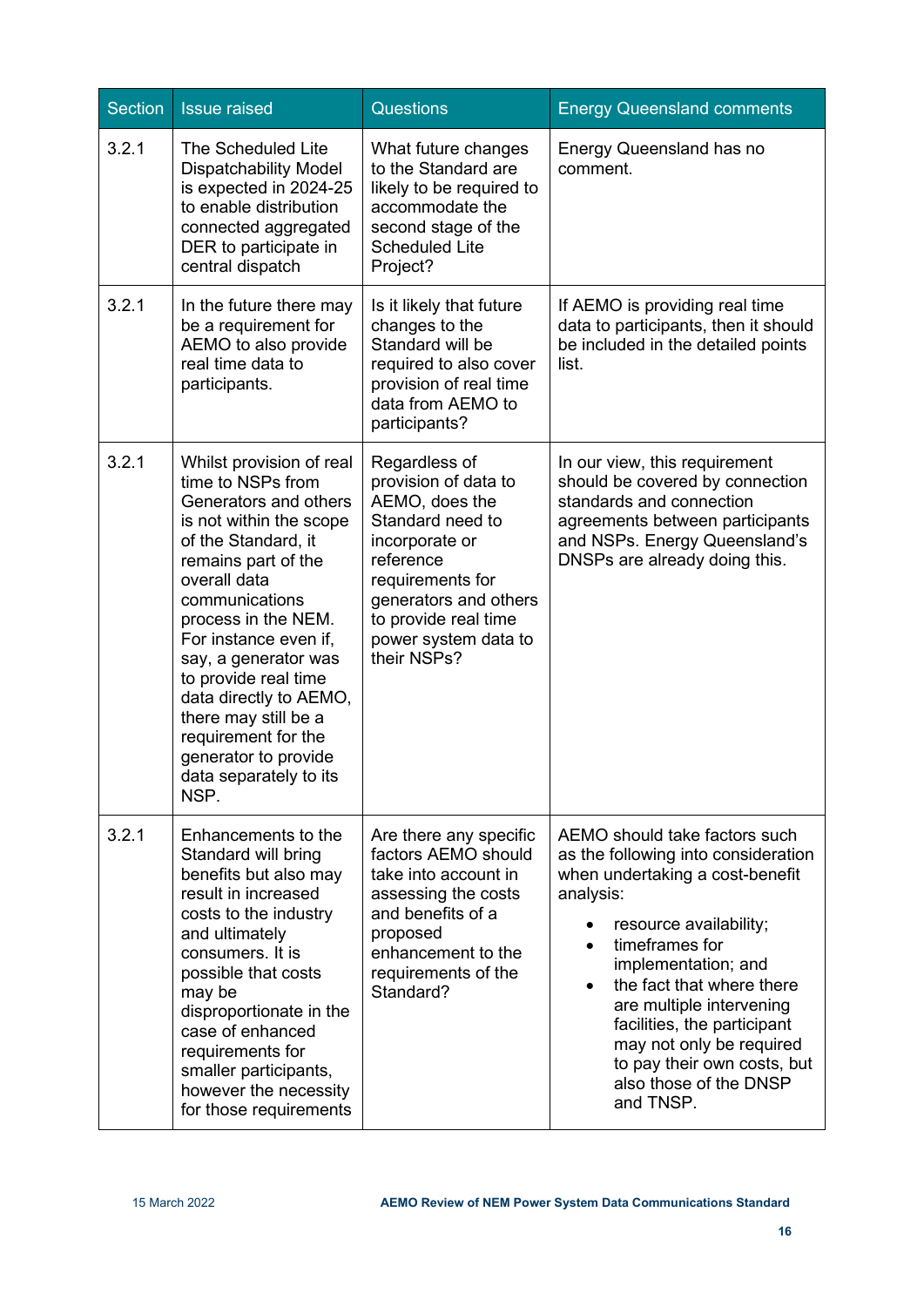| <b>Section</b> | <b>Issue</b> raised                                                                                                                                                                                                                                                                                                                                                                    | Questions                                                                                                                                                                                                                                                                                                                                                                              | <b>Energy Queensland comments</b>                                                                                                                                                                                                                                                                                                                                                                                                                                                                                                                                                                                                                                                                                                                                                                                                                                             |
|----------------|----------------------------------------------------------------------------------------------------------------------------------------------------------------------------------------------------------------------------------------------------------------------------------------------------------------------------------------------------------------------------------------|----------------------------------------------------------------------------------------------------------------------------------------------------------------------------------------------------------------------------------------------------------------------------------------------------------------------------------------------------------------------------------------|-------------------------------------------------------------------------------------------------------------------------------------------------------------------------------------------------------------------------------------------------------------------------------------------------------------------------------------------------------------------------------------------------------------------------------------------------------------------------------------------------------------------------------------------------------------------------------------------------------------------------------------------------------------------------------------------------------------------------------------------------------------------------------------------------------------------------------------------------------------------------------|
|                | may increase as the<br>relative numbers of<br>smaller participants<br>increase.                                                                                                                                                                                                                                                                                                        |                                                                                                                                                                                                                                                                                                                                                                                        |                                                                                                                                                                                                                                                                                                                                                                                                                                                                                                                                                                                                                                                                                                                                                                                                                                                                               |
| 3.2.2          | In the near future, a<br>growing number of<br>embedded battery<br>generation,<br>aggregated DER and<br><b>VPP connections will</b><br>need to be<br>accommodated. Some<br>stakeholders believe<br>that this will mean that<br>the current data<br>communications<br>structure will be no<br>longer fit for purpose.                                                                    | What changes to the<br>current NEM power<br>system data<br>communications<br>structure are likely to<br>be required? Are<br>there different options<br>for such changes?                                                                                                                                                                                                               | While it is difficult to predict future<br>requirements, current industry<br>protocols, such as ICCP and<br>DNP3, have stood the test of<br>time. It is likely that NSPs will<br>keep up-to-date with modern<br>protocols (e.g. using a DERMS to<br>communicate directly to<br>inverters), so the solution may<br>need to loop back to mandating<br>intervening facilities.<br>Alternatively, AEMO may need to<br>introduce their own systems<br>rather than relying on intervening<br>facilities.<br><b>Energy Queensland's DNSPs are</b><br>introducing a DERMS in the near<br>future as an independent system<br>to their DMS/SCADA systems.<br>Consideration should therefore be<br>given as to whether AEMO should<br>be communicating directly with<br>the DNSPs' DERMS, (and those<br>of other NSPs) in addition to the<br>current connection to AEMO via<br>the TNSP. |
| 3.2.3          | Under the current<br>architecture as<br>described in Section<br>$3.2.2$ , the only<br>communication<br>protocol support for<br>connection to AEMO<br>is the ICCP protocol. If<br>a change in the data<br>communications<br>structure is required,<br>then it may be<br>necessary for the<br>Standard to<br>accommodate<br>alternative protocols<br>for connection to<br>AEMO. The ICCP | If generators and<br>other participants<br>were permitted to<br>communicate directly<br>with AEMO, then what<br>types of data<br>protocols would be<br>preferred?<br>If for cyber security<br>and other reasons,<br>only a single protocol<br>can be<br>accommodated in<br>addition to secure<br>ICCP, what criteria<br>should AEMO use to<br>determine the most<br>suitable protocol? | Ideally, the preferred protocols<br>would be the proven standard<br>industry protocols, such as DNP3<br>and Modbus, but also other<br>emerging protocols and<br>standards, such as IEC61850 and<br>IEEE2030.5/CSIP. Generally, it<br>will depend on the requirements,<br>e.g. Modbus, though quite robust,<br>does not allow time-stamping of<br>data.<br>If a new protocol is added then it<br>will need to be available to and<br>accessible by all participants. A<br>protocol like 2030.5 is most likely<br>the best suited protocol for future<br>requirements, but not all                                                                                                                                                                                                                                                                                              |